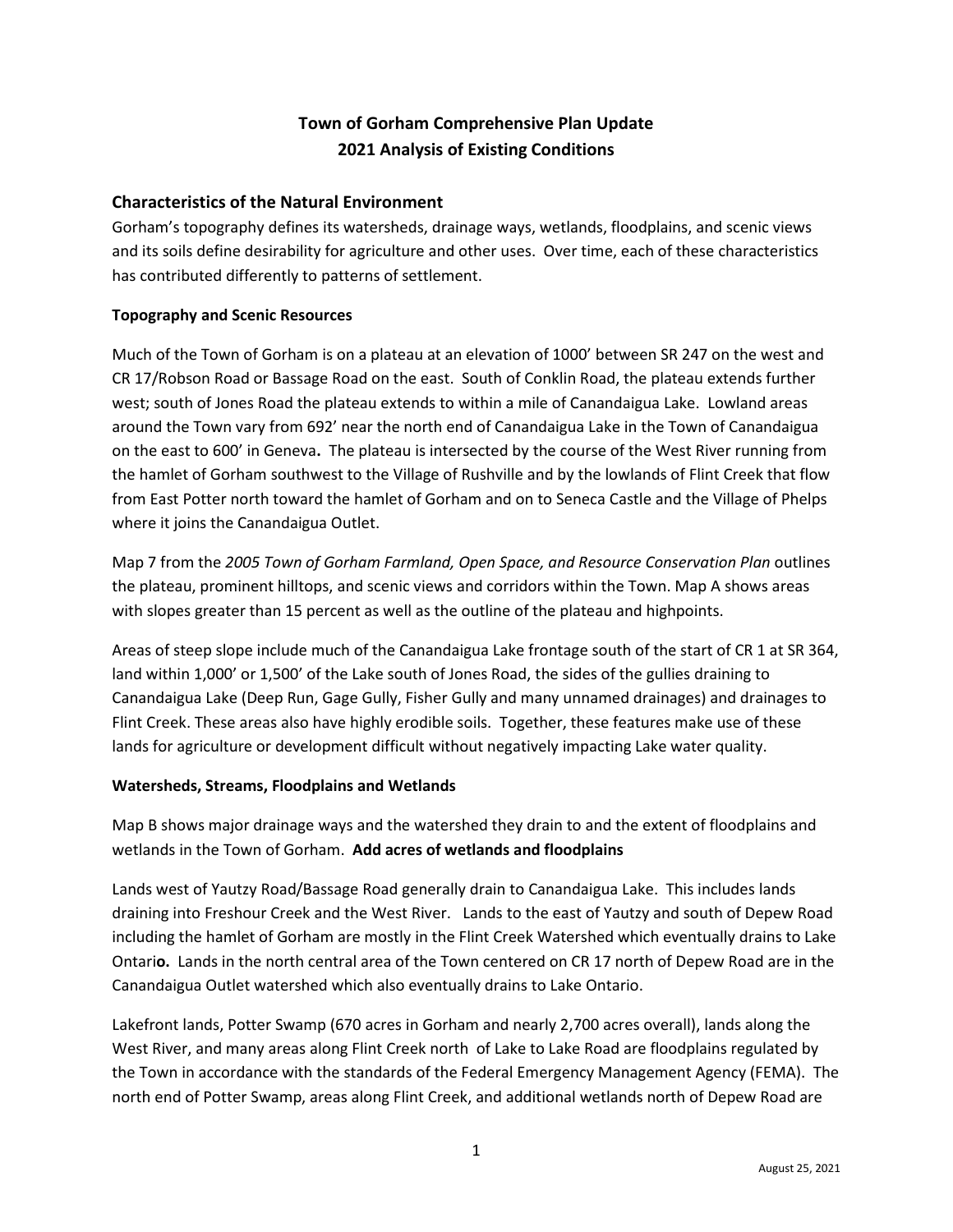regulated by NYS Department of Environmental Conservation (NYSDEC). Development activities are prohibited within 100' of NYSDEC regulated wetland areas. Other wetlands identified by the National Wetland Inventory are subject to field inspections/delineation and if applicable regulated by US Army Corps of Engineers.

#### **Woodlands, Especially Locally Rare and Statewide Rare and Vulnerable Ecological Communities**

Appendix B2 of the *2005 Farmland, Open Space, and Resource Conservation Plan* includes information on land use cover categories. This report identified a 3 acre locally rare and moderately vulnerable calcareous cliff community overlooking Canandaigua Lake in the southwest portion of the Town and a locally rare Appalachian oak-hickory forest immediately north of the calcareous cliff community.

Map 5 of the *2005 Farmland, Open Space, and Resource Conservation Plan* shows woodland communities in the Town of Gorham. There are 353 acres of Floodplain Forest, including areas along Flint Creek north and south of the hamlet of Gorham and along the West River east of the Village of Rushville. There are 2,203 acres of Silver Maple-Ash Swamp, including large areas around Potter Swamp and north and south of CR 18 between SR 247 and Yautzy Road. Both these ecological communities are considered rare or vulnerable in NYS with NYS Natural Heritage program ranks of S2 S3. Woodlands are also mapped along many of the gullies that drain to Canandaigua Lake.

## **Prime Farmlands, Farmland of Statewide Importance, and Land in Ontario County Agricultural District**

The 2018 Ontario County Agricultural Enhancement Plan (AEP) identified 33,873 acres of land in the Town of Gorham and 27,812 acres (82%) with important agricultural soils. This includes 15,223 acres of prime farmland, 9,582 acres characterized as prime if drained, and 3,007 acres of farmland of statewide importance.

In 2020, 79 percent (26,707 acres, 978 parcels) of land in the Town of Gorham is in consolidated Ontario County Agricultural District #1. An estimated 66 percent (22,332 acres,325 parcels) of the land in the Ontario County Agricultural District # 1 in Gorham were categorized as land in active agricultural operation based on acres of land receiving an agricultural assessment. The agricultural assessment bases taxes on the agricultural land value not the value of the land for development.

Land in agricultural use has increased slightly from 21, 815 acres in 304 parcels in agricultural use in 2016 as reported in the 2018 AEP. While farm size is increasing overall in Ontario County, in Gorham the 40 to 50 Mennonite farmers maintain small 50-100 acre farms. These farms provide a stabilizing influence on potential conversions to non-farm uses. There are also 3 large farmers who reside in Gorham and several others with land in Gorham who live elsewhere. The 2018 AEP also indicated a relatively low 23 percent of active farmland in Gorham as leased land.

**Map \_\_\_** shows the geographic extent of lands in Ontario County Agricultural District #1. Areas not in the agricultural district include land along the lakefront and east of SR 364/CR 11 extending to SR 247 along CR 18 and to Arnold/Conklin Roads along CR 1, along the south side of Turner Road, the Marcus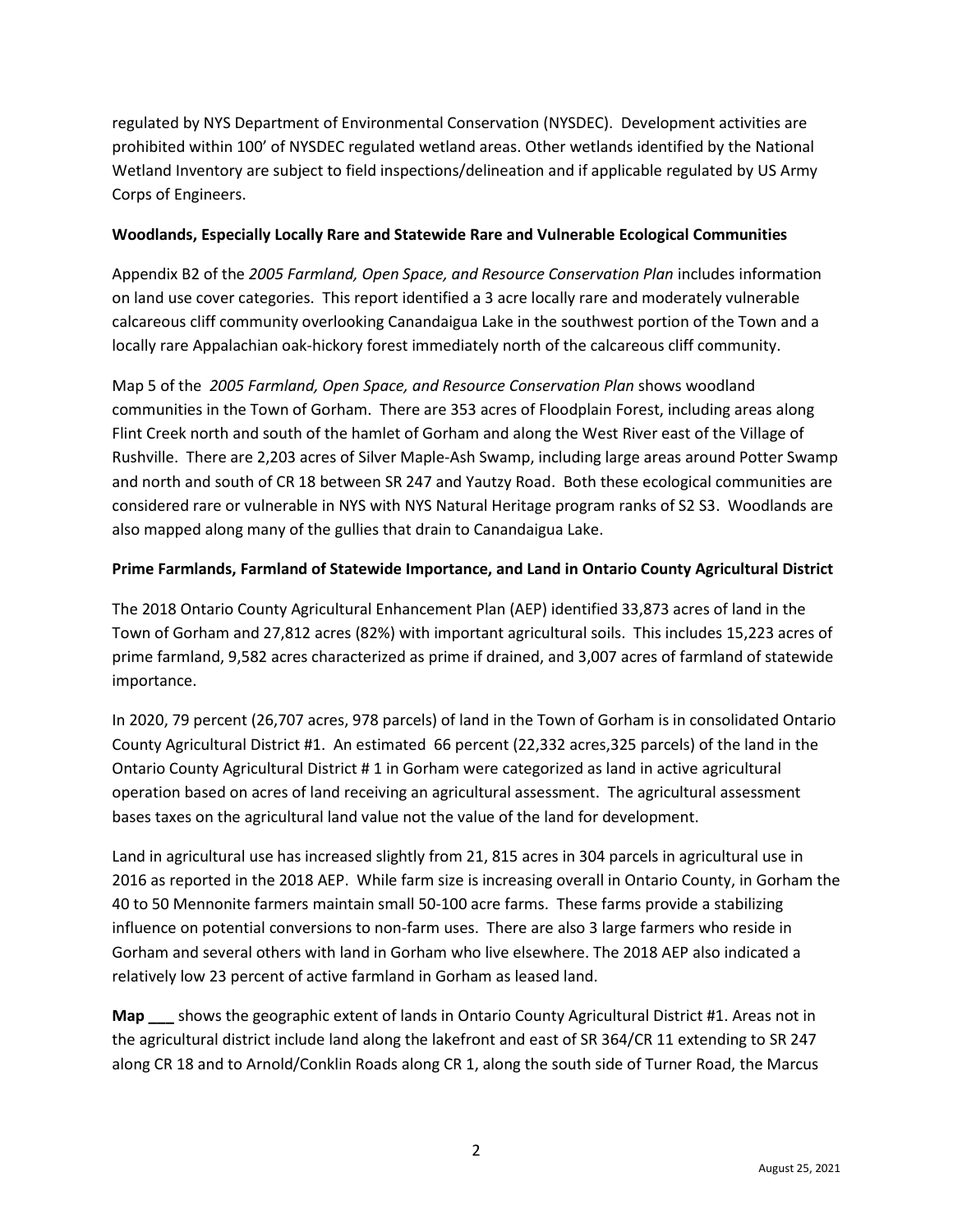Whitman MS/HS campus, the hamlet of Gorham, the Village of Rushville, and lands to the east of the village along Clark Road.

**Map C** shows lands with prime soils for farming (most of the town), areas of prime farmland if drained (NW quadrant of the town), and farmland of statewide importance (typically prime soils with slopes of \_\_\_ to \_\_\_ percent. The map does not indicate the unique farming value of the mucklands of Potter Swamp between East and West Swamp Road.

In Ontario County as a whole, 76 percent of land is prime agricultural land or farmland of statewide importance. Given the abundance of valuable agricultural soils in our area, it is easy to forget such farmland in Ontario County and New York State represents a significant percent of high quality soils worldwide.

Agricultural service businesses and support organizations, such as the Ontario Produce Auction located on Yautzy approximately ½ mile north of SR 245, are also important to maintaining the viability of agriculture in Gorham and across the County.

### **Bedrock and Aquifers**

Map D shows the type of underlying bedrock. The dominant type of bedrock underlying the Town is West River Shale. Map D also shows the location of an Unconfined, High Yield Aquifer under and north of the hamlet of Gorham.

## **Characteristics of the Built Environment**

#### **Human Settlement and Historic Resources**

Early settlement activity both of the indigenous Haudenosaunee (Iroquois) people and early Europeans occurred on bottom lands near water resources and later at crossroads. The Seneca tribe is the largest and western most tribe in the Five Nation (later Six Nation) Confederacy that was formed around 1400 CE, though archaeological evidences indicates Haudenosaunee people have occupied Seneca lands since about 1000 CE. (Sources: Ontario County Soil Survey 1958, Town of Seneca Comprehensive Plan 2013, and Wikipedia accessed 2021)

The Seneca allied with the British during the Revolutionary War and in 1779 General George Washington sent General John Sullivan and General James Clinton and an army of several thousand men to immobilize the Seneca by destroying all villages, crops, and food stores. Shortly thereafter in 1788, Oliver Phelps and Nathaniel Gorham sought land rights from the state of Massachusetts and the Confederacy to lands west of Seneca Lake from Lake Ontario to the Pennsylvania border. The 1794 Treaty of Canandaigua formalized land rights between the United States and the Six Nations Confederacy. The Phelps-Gorham syndicate defaulted on land purchase payments to the State of Massachusetts and the Confederacy in 1791 and the land changed hands a number of times before being owned by Sir William Pulteney until his death in 1805. Lands now part of the Town of Gorham were variously called Easton, then Lincoln, and finally European immigrants settled on the name Gorham in 1807.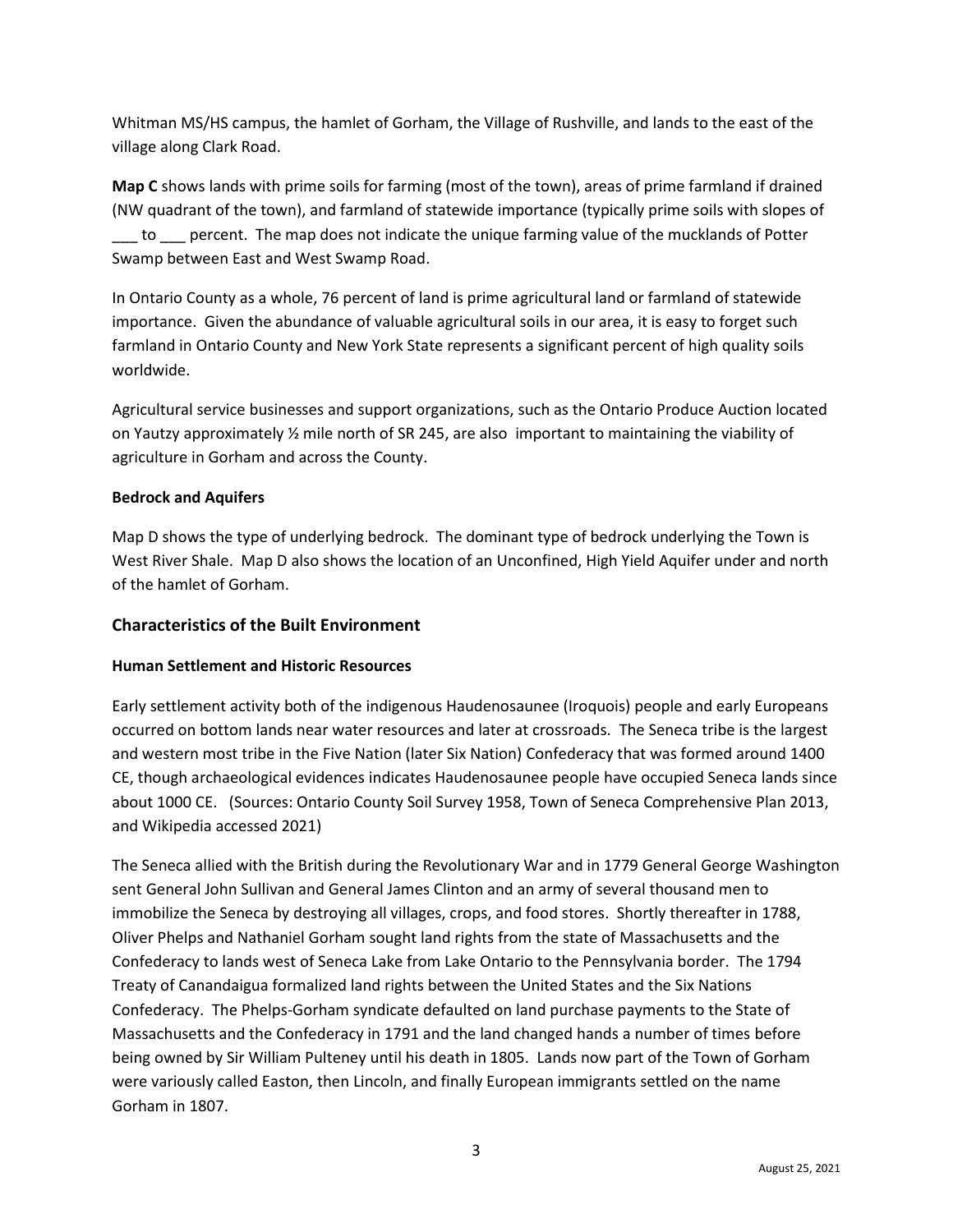Map E identifies a few buildings dating from Revolutionary War times and several dozen each from the 1<sup>st</sup> and 2<sup>nd</sup> half of the 19<sup>th</sup> century. The crossroads hamlets of Reed Corners (Depew Road/SR 247), Babbit Corners (Depew Road/Yautzy Road, Mead Corners (Depew Road/Kearney Road), Pickett Corners (CR 18 at CR 17), Wilson Corners (SR 247/Lake to Lake Road), Baldwin Corners SR 247/SR 245, the hamlet of Gorham, and the Village of Rushville were settled in the late 18<sup>th</sup> and early 19<sup>th</sup> century. Reed Corners was also the site of a World's Fair from 1853 to 1927.

Cottage City located on both sides of Hall Creek was developed just before 1900. Crystal Beach (SR 364 between CR 1 and CR 11) was developed on the low bluff just north of Cottage City in the 1920s. Both were developed as seasonal lakeside communities.

Map 8 from the *2005 Farmland, Open Space, and Resource Conservation Plan* identifies the location of 44 structures built from 1827 to 1900, mostly homes but also a tavern, church, the District 10 school house, and the current Gorham Elementary School built in 1931. The map and accompanying table are based on the *Landmark Society of Western NY Town of Gorham Historic Resource Survey*. The Town Historian has also inventoried historic barns. Such barns are concentrated along SR 247 and Depew Roads and in the hamlet of Gorham and the Village of Rushville. Barn locations are mapped on an application on the Ontario County On-Line Resources (OnCor) of the Ontario County website. <https://www.co.ontario.ny.us/714/OnCor>

A rail line from Geneva to Naples via Gorham, Rushville, and Middlesex was started in 1872 but not completed until 1892. The line became part of the Lehigh Valley Railroad in 1893. In its heyday, the feeder line ran twice daily passenger and once daily freight trains and had 2 stops in Gorham the main station on Dewey Avenue in the hamlet of Gorham and a stop on SR 245 near Bassage Road. The line served Naples area vineyards and other area agricultural products. When passenger demand waned, a passenger car was carried on the freight train until passenger service ended in 1930. Freight service was reduce and then abandoned in 1975, though agricultural processing facilities, Comstock Foods in Rushville and Aunt Nellie's Kitchen in the hamlet of Gorham , continued to operate until the mid-1990s.

#### **Modern Transportation System**

The transportation system in the Town of Gorham includes roads under state, county, and local jurisdiction and some sidewalks and trail segments. The SR 364/CR 11 Active Transportation Corridor Plan highlights the need for more consistent pedestrian and bicycle accommodations in this corridor. <http://www.co.ontario.ny.us/DocumentCenter/View/25284/2---SR-364-CR-11-ATP-Final-Report>

Pedestrian infrastructure in the hamlet of Gorham includes sidewalks on both sides of South Street nearly to the Flint Creek crossing and both sides of Main Street from South Street east to Maple Street. On the west side of the hamlet, there are sidewalks only on the north side of Main Street from the Flint Creek bridge to East Swamp Road /Kearney Roads and then on both sides west nearly to CR 18. There are existing crosswalks at Main Street and Kearney Road and in the hamlet at the 5-way intersection of SR 245, South Street/Dewey Avenue, and Main Street. Moving the crosswalk west from this 5-way intersection may provide a safer crossing point.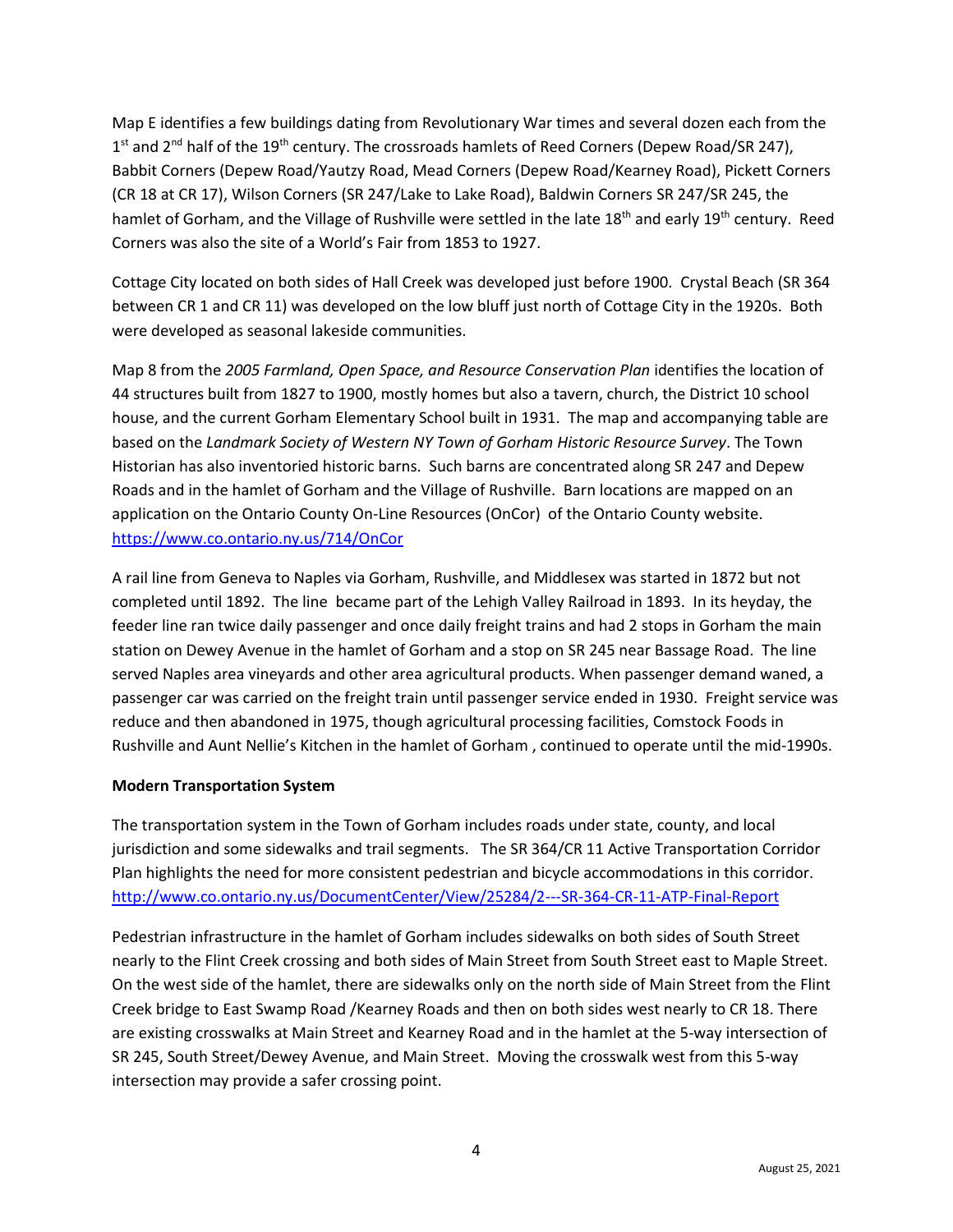The RTS Ontario public transit system does not include regular service within the Town of Gorham. Locations within ¾ mile of RTS Ontario Route 254 along SR 5/US 20 are typically eligible for first come first serve pick up/drop off with a 24 hour advance registration. Service to all other areas in the Town would require 48 hour advance registration, also on a first come first served basis, through dial-a-ride. As of August 2020 when these route services resumed following the Covid shutdown, RTS Ontario Route 254 is not operating.

NYS Department of Transportation (NYSDOT) assigns a functional classification to state and county roads based on the distance and volume of traffic, density of direct access points, and importance in the larger transportation system. Arterial roads typically carry primarily through traffic over longer distances and are intended to provide managed access to abutting land uses. Collector roads often provide access to individual properties and also carry traffic from local roads to arterial roads. The list of roads in Gorham by functional classification also lists NYS 2019 estimated annual average daily traffic (AADT) [https://gisportalny.dot.ny.gov/portalny/apps/webappviewer/index.html?id=28537cbc8b5941e19cf8e95](https://gisportalny.dot.ny.gov/portalny/apps/webappviewer/index.html?id=28537cbc8b5941e19cf8e959b16797b4) [9b16797b4](https://gisportalny.dot.ny.gov/portalny/apps/webappviewer/index.html?id=28537cbc8b5941e19cf8e959b16797b4) and AADTs from Ontario County Department of Public Works.

Managing access connections on arterial, collector, and local roads is important to maintaining the overall safety and capacity of the road system while also reducing the number of conflict points with bicyclist and pedestrians. In addition to the State and County roads and their functional classification listed below, SR 5/US 20 to the north in the Town of Hopewell is categorized as a major collector route.

State highways in the Town of Gorham include:

- SR 364 a major collector route from Canandaigua south to SR 245 in Middlesex, Yates County then a minor arterial east to Penn Yan also in Yates County, (AADT=2,200-6,700)
- SR 247 a minor collector route south from SR 5/US 20 to SR 245 and then a minor arterial between the Village of Rushville and SR 364 in the Town of Potter, Yates County, (AADT=2,400). SR 245 and SR 247 overlap between the Yates County line and Baldwin Road
- SR 245 is a minor arterial connecting Naples, Middlesex, Potter, the Village of Rushville, the hamlets of Gorham and Stanley, and Geneva (AADT=1,100)

Roads under Ontario County jurisdiction include:

- CR 1- a major collector road from SR 364 north of Crystal Beach to Rushville (AADT=900 NYS, 1,900- 2,500 OC))
- CR 11- a major and minor collector route from SR 364 south of Crystal Beach along the lakefront (AADT= 1,100 NYS, )
- CR 18- a minor collector from SR 364 in the Town of Canandaigua to SR 245 just west of the hamlet of Gorham (AADT= 2,500 – 3,100 NYS, 3,000 to 4,500 OC)
- CR 17- a minor collector from SR 5/US 20 in the Town of Hopewell to CR 18 north of Lake to Lake Road (AADT 500-600 OC). The roadway continues as a local road, Robson Road, south of CR 18.
- CR 29- a minor collector from the hamlet of Gorham south connecting to Yates County Route 2 and then SR 14A (AADT northbound 1,300 NYS, 1,700-3,000 OC)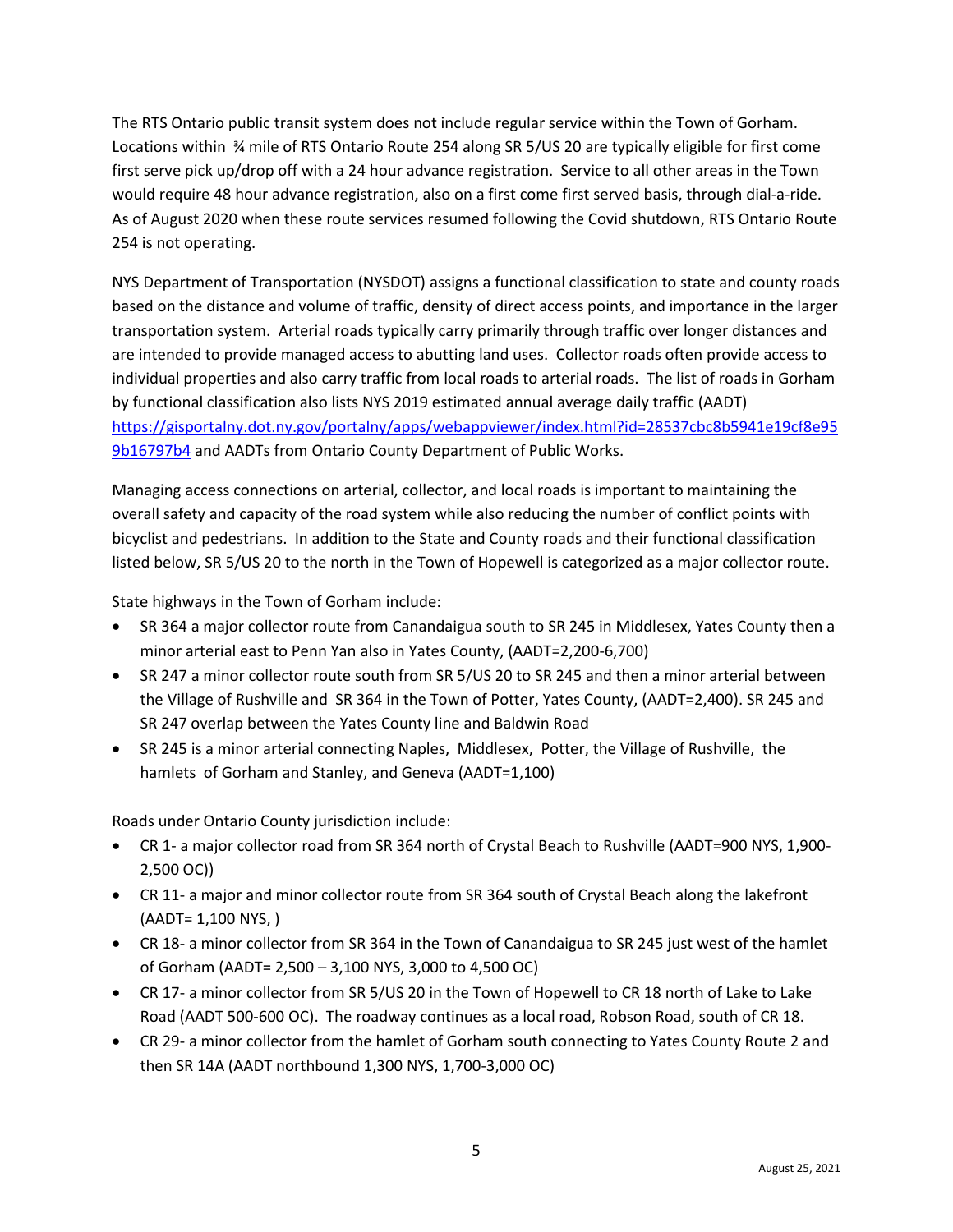• CR 24- a minor collector from CR 29 south of the hamlet of Gorham connecting to Yates County Route 27 to Voak (AADT 307 NYS, 1,200 OC)

Map F shows state, county, and local roadways.

#### **Water, Sewer, Drainage, and Electric System Facilities**

MRB, the Town's engineering consultant, provided updated maps showing the extent of public water and sewer service in the Town of Gorham. The maps indicate no water or sewer service extensions have been made since the maps in the 2009 Comprehensive Plan were prepared. The water pressure zone map indicates there are only small areas (Angela Way, a few parcels on Lake to Lake Road between served areas, on Yautzy Road south of Lake to Lake Road, and south of developed portions of the hamlet of Gorham) that could be easily added to the public water service area.

Maps G and H show the extent of public water and sewer service areas. MRB is currently working on a water master plan to evaluate feasibility of extending public water services to additional areas. The Gorham water district also treats and sells water to some water users in the Town of Hopewell. The Town of Gorham water system has 1,541 billable customers. The District provides water to the Ontario Produce Market on Yautzy south of Lake to Lake Road, however, the service line is not a district facility.

The Gorham Water Plant is located at 4285 SR 364, on the east side north of CR 1 opposite Deep Run Park.

The Village of Rushville and the Marcus Whitman secondary school campus are serviced by the Village of Rushville water system. The system has an intake at 5232 CR 11 at Shale Beach Drive with a 1.5 MGD permitted withdrawal capacity and a treatment plant on Townline Road west of the Village. There is a 250 MG water storage tank on the Marcus Whitman campus and another 200 MG water storage tank in the Village of Rushville.

The Gorham Wastewater Treatment System developed in the 1980s is based on a combination of onsite and off-site treatment. The municipally owned and maintained individual septic tanks at homes and and businesses provide preliminary and primary treatment. Only the septic tank effluent is collected via small diameter sewers and transmitted to the Gorham Wastewater Treatment Plant (WWTP). The WWTP is located at 4683 and 4687 Kearney Road, less than a 1 mile north of the center of the hamlet of Gorham. The majority of system users rely on gravity collection with 5 small pump stations serving those not collected by gravity. All sewers feed to a lift station at Kearney Road.

The Gorham WWTP has a permitted maximum daily flow of .061 MGD and average daily flow of .032 MGD. The Gorham WWTP services approximately 186 homes, 70 commercial uses, and 38 equivalent units associated with the school (17 units), BOCES (3 units) and other institutional uses. In all it is estimated 600 people in the hamlet are connected to the sewer system.

The Gorham WWTP uses orbital oxidation (aeration), a secondary clarifier, and a post aeration unit. The system outfall is Flint Creek, a Class A waterbody. Remaining sludge is hauled to the City of Canandaigua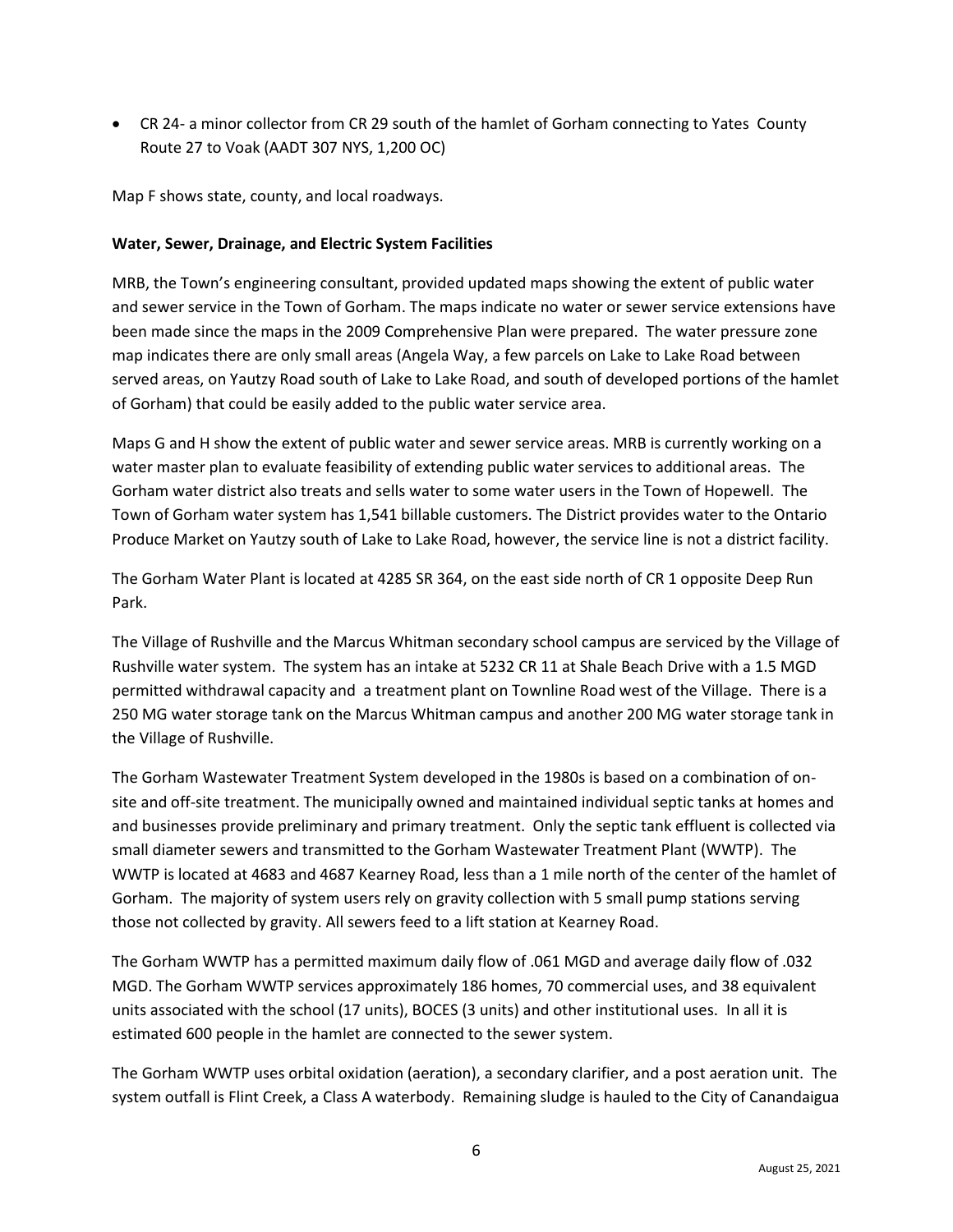WWTP for ultimate disposal at the Ontario County landfill. The WWTP is located outside the 500 year floodzone however, portions of the effluent line pass through the 100 year floodplain.

By 2024, NYSDEC will require the Gorham WWTP to provide effluent disinfection. Gorham is on-track to meet the deadline and has completed and submitted **a** preliminary design report for submission to NYSDEC. The report recommends installation of a UV disinfection system with a capital cost of \$7 million. The proposed system modifications would increase treatment capacity to serve the projected 2040 hamlet population of 950.

Additional Town residents along the shore of Canandaigua Lake are serviced by the Canandaigua Lake County Sewer Districts with a WWTP on the west side of Canandaigua Lake. The sewers around Canandaigua Lake were installed in the 1980s.

Town of Gorham residents in the Village of Rushville are serviced by the Rushville WWTP at 6 Warehouse Street in the Village of Rushville. The Village WWTP also treats only septic tank effluent. The Village WWTP was recently expanded to 0.1 MGC with improved treatment systems. Since 2008**,**  the Marcus Whitman secondary school campus has been an out of district users connected to the Village WWTP.

There is a Flint Creek Watershed Improvement District serving lands in Gorham and the Yates County Town of Potter. In addition to managing water flow to avoid flooding, the district purpose includes recreation and broadening the tax base. The Drainage District and Town of Gorham have previously explored development of a Flint Creek trail but the trail was not pursued due to swampy conditions and dense vegetation.

There are 2 electric substations in the Town of Gorham, one at 2502 Main Street near the Gorham/Seneca Town Line and one in the Village of Rushville southeast of Warren Street at Castle Street/Clark Street. Available information on electrical system capacity doesn't provide clear indication of alternative energy interconnection potential at these substations.

#### **Community Services**

Map I shows the location of key community services.

#### Parks and Trails

Ontario County owns and operates two lakefront parks located in the Town of Gorham. The northernmost park is Ontario Beach Park opposite Angela Way. This par is .6 acre park with 450' feet of shoreline and features picnic sites, a restroom, and parking for 18 vehicles. There is also a Canandaigua Lake County Sewer District pump station at the north end of the property. There is a retaining wall along the shoreline. Swimming is prohibited.

Deep Run Park is a 1 acre park with approximately 353 feet of shoreline and features a popular 200' swimming beach, picnic sites, a restroom/changing area, and parking for 36 vehicles. The park borders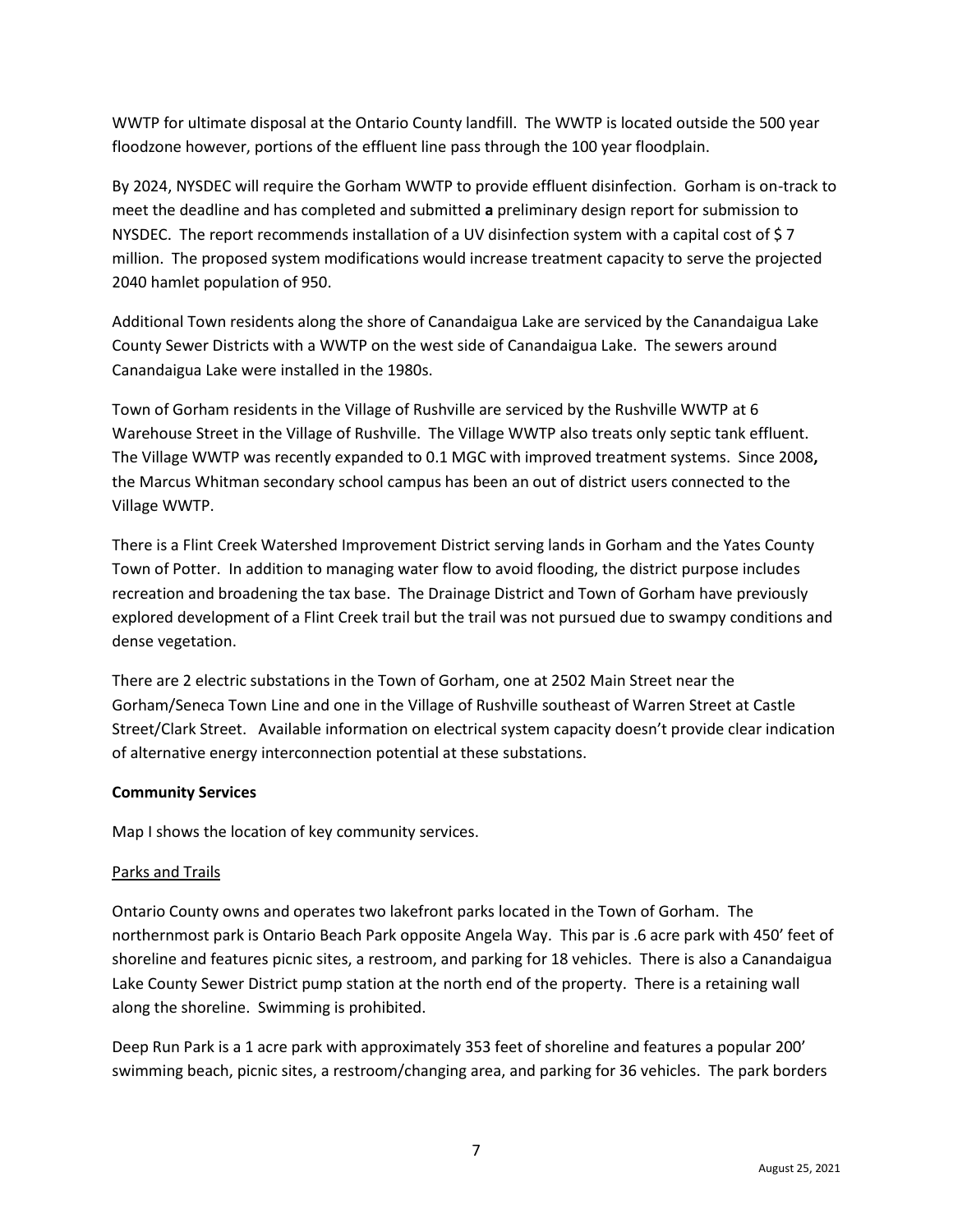Deep Run Creek. Over time, outwash from the creek has filled in half of the swimming area and the remaining area is very shallow.

The 2020 Master Plan for Ontario County's Canandaigua Lake Shore Parks recommends picnic shelters, renovation of restroom facilities, introduction of green infrastructure practices, interpretive signage and making all features accessible at both parks. The Master Plan also recommends construction of a fully accessible non-motorized boat launch (installed May 2021), a new parking and access layout at Ontario County Beach Park, and restoration of the swimming area at Deep Run Park. The following links to the Executive Summary and 5.0 Recommendations may be of interest. Other Plan sections are posted on the Ontario County website. [http://www.co.ontario.ny.us/DocumentCenter/View/29368/Section-1-](http://www.co.ontario.ny.us/DocumentCenter/View/29368/Section-1-Executive-Summary-and-Table-of-Content) [Executive-Summary-and-Table-of-Content](http://www.co.ontario.ny.us/DocumentCenter/View/29368/Section-1-Executive-Summary-and-Table-of-Content)

[http://www.co.ontario.ny.us/DocumentCenter/View/29366/Sections-5-6-Recommendations--](http://www.co.ontario.ny.us/DocumentCenter/View/29366/Sections-5-6-Recommendations--Implementation-and-Tables--Figures) [Implementation-and-Tables--Figures](http://www.co.ontario.ny.us/DocumentCenter/View/29366/Sections-5-6-Recommendations--Implementation-and-Tables--Figures)

The Town of Gorham owns a 9 acre parcel just east of SR 364 and south of CR 1 approximately 500' from Deep Run Park called Easton Park. In 2011 a Park Master Plan was completed to identify park improvements that would complement and support activities at Deep Run Park. Easton Park has a storage building for the Town Water Department and a recently completed four season lodge. The Town also owns Heritage Park, a 54 acre park on Lake to Lake Road. The park has a pavilion, restrooms, a small playground, recreational fields, and picnic facilities for public use.

The Crystal Beach Betterment Association owns 7 parcels including Maiden Lane Waterfront Park, Maiden Lane Picnic Area, Catallo Park Pavilion and Playground, Blossom Road Park, Middle Beach Swim Area, Cottage City ROW and boat launch, and Valeski Park. Access to these parks and facilities is open to Crystal Beach residents and guests only. There is also a private lake access at Lincoln Wood at Deep Run Cove.

An existing Ontario Pathways Trail passes through the northeast corner of the Town of Gorham. The trail extends from Ontario Street/CR 4 in Canandaigua, crosses CR 46 near CR 10 and continues east approximately ½ mile north of NYS 5/US 20 to a parking area at Kearney/Depot Roads. The trail then continues southeast through the northeast corner of the Town of Gorham entering the Town of Seneca at Goose Road north of Charlton Road and continues to the hamlet of Stanley.

The Town of Gorham and the Village of Rushville jointly own a portion of the former Lehigh Valley Railroad ROW extending from the village east to Blodgett Road and have developed the ROW as a trail. The remainder of the former rail corridor is in private ownership.

The Flint Creek drainage ROW south of the hamlet of Gorham is protected from development by easements. The easements allow limited use of the right-of-way for recreation. Trail development has not been pursued due to swampy conditions and dense vegetation.

Review of digital data did not identify other utility corridors that could be developed as trails.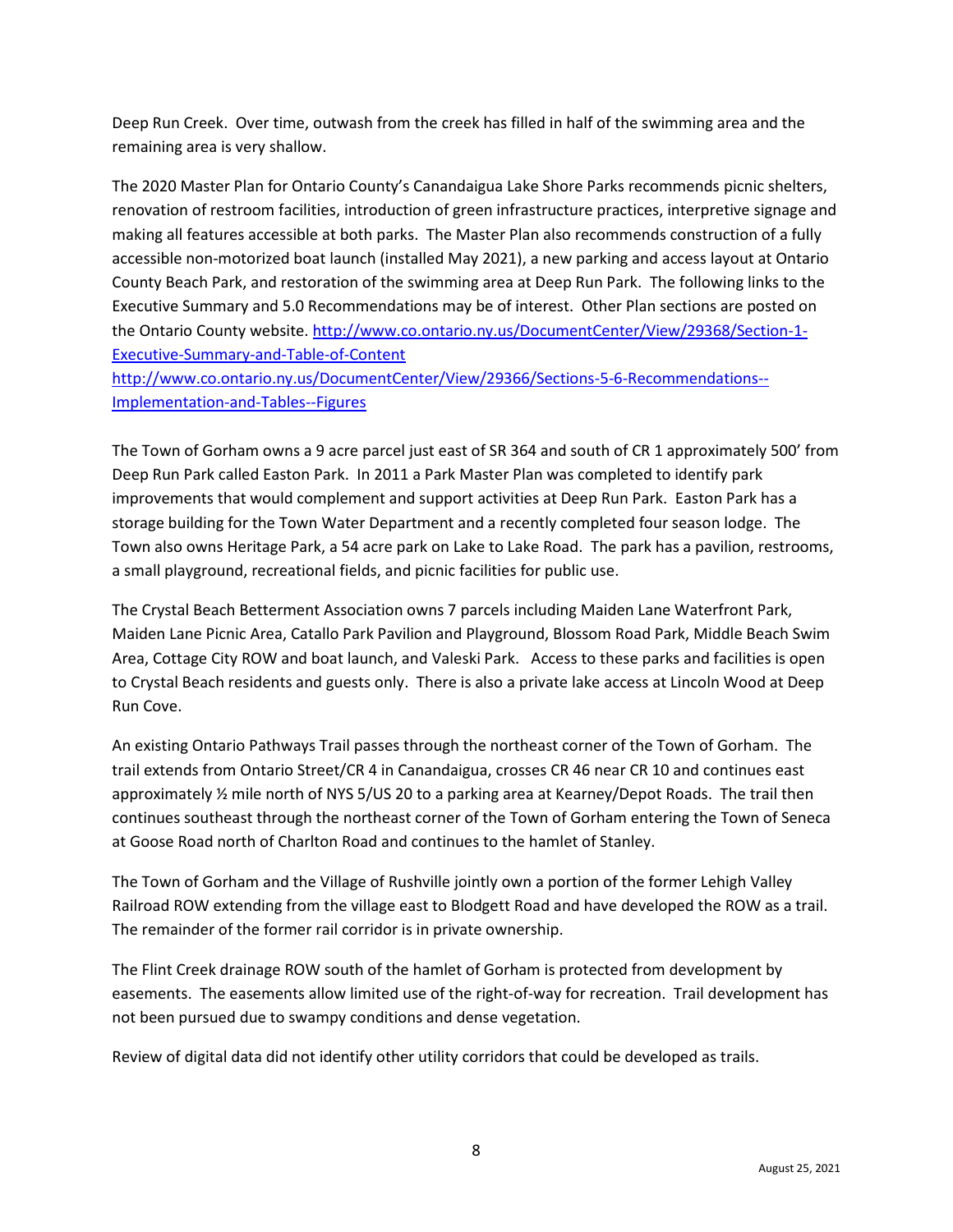NYS owns and Finger Lake Land Trust manages the Bare Hill Unique Area encompassing 95 acres in the Town of Gorham and a separate 203 acres in the Town of Middlesex. The land includes frontage on the east side of CR 11 and upland area. The primary access to the Gorham property is off Epps Road south of Townline Road in Middlesex.

### Other Municipal Facilities

The Town Hall and Court are located in a 1,317 square foot building with 1,317 SF finished basement at 4736-4738 South Street in the hamlet of Gorham. The Town highway barns and transfer station are located at the corner of Lake to Lake Road and Yautzy Road adjacent to Heritage Park. There are plans to add another storage building at the Highway Department.

### Gorham Free Library and Gorham Historical Society

The Towns of Gorham and Seneca jointly fund the Gorham Free Library located at 2664 Main Street in the hamlet of Gorham. The library is in one of the oldest building in the hamlet, the former Presbyterian Church built in 1862. The building also houses the Gorham Historical Society. The 3,600 sq. ft. facility has Wi-Fi, a meeting room with a maximum capacity of 25, and a children's room in the basement.

The library has architectural plans for an 864 sq.ft. addition at the back of the building for an expanded children's room. The expansion project is currently on hold.

#### Emergency Services

The Ontario County Sheriff provides road patrol in the Town of Gorham.

As shown on Map I, the Town of Gorham is served by 3 volunteer fire departments with fire halls in Crystal Beach at 4468 SR 364; in the Yates County portion of the Village of Rushville, and in the hamlet of Gorham at 4676 Kearney Road. The Gorham Fire Department also owns two parcels south of the fire hall.

The Canandaigua EMS provides service in the Crystal Beach Fire Response Area. The Middlesex EMS provides service in the Rushville Fire District/Response Area and the Middlesex Fire District, and the Stanley/Hall/Gorham EMS provides emergency medical services within the Gorham, Stanley and Hall Fire Districts in the towns of Gorham and Seneca.

#### Education

Nearly the entire Town of Gorham, as well as portions of the Town of Seneca and the Yates County towns of Middlesex and Potter, is in the Marcus Whitman School District (MWSD). The District has elementary schools in the hamlet of Gorham and in Middlesex just west of the Village of Rushville. The district Middle School and High School are located on a 144 acre campus west of SR 247 at Baldwin Road. A portion of this facility is leased to BOCES to house the Finger Lakes Secondary School. There is a small portion of the Town of Gorham off Yautzy near the Hopewell town line in the Canandaigua School District.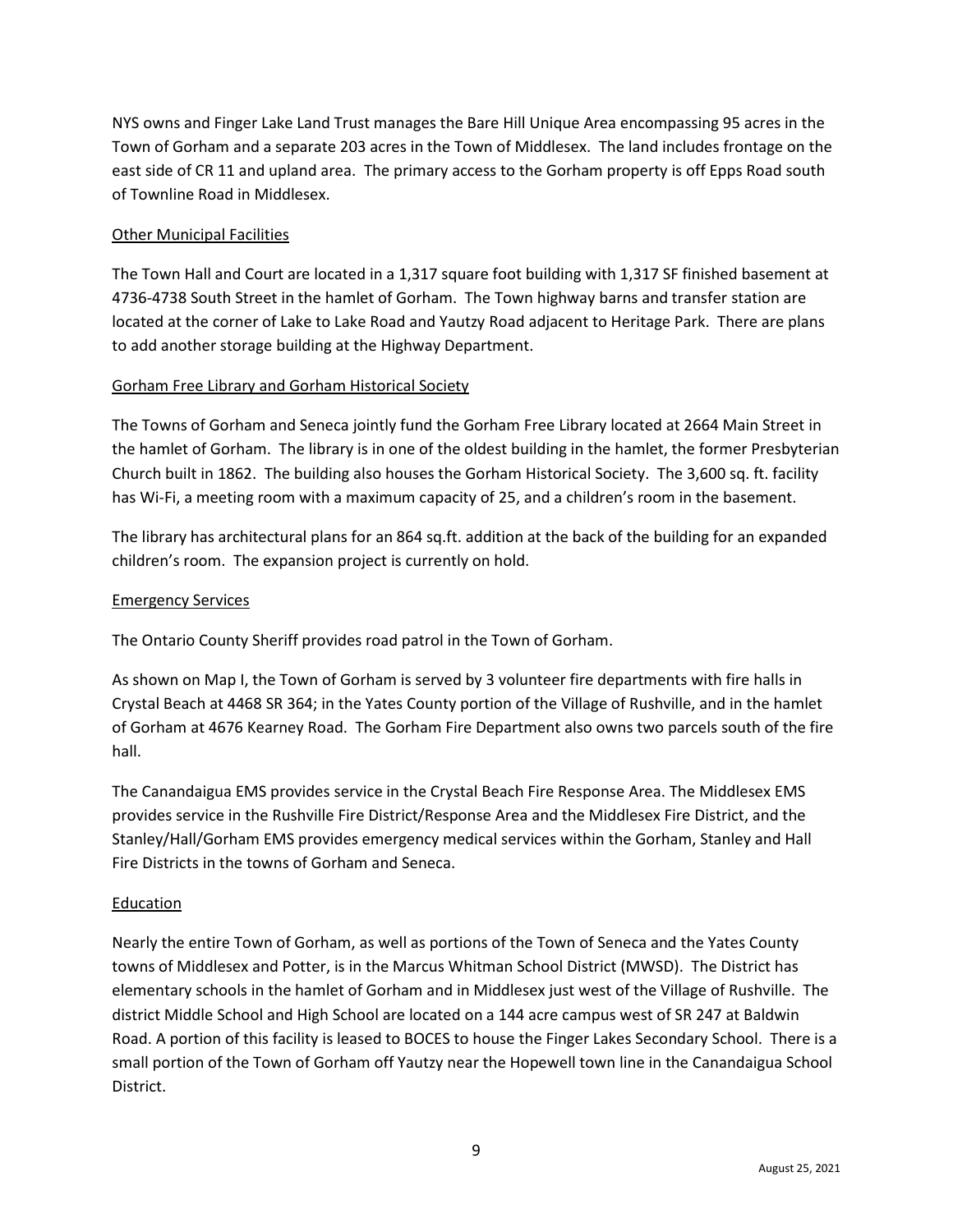Map I shows school district boundaries and facility locations.

Overall enrollment in the MWSD declined 18 percent from 1,400 students in fall 2010 to 1,148 students in fall 2020. The enrollment decline was steepest at the High School which declined 28 percent while intermediate (grades 3-5) and middle school (grades 6-8) declined 11 and 12 percent. MWSD is currently completing a capital project to add a  $2^{nd}$  story to a portion of the High School to house an indoor track and fitness center

The school, fields, and transportation center occupy approximately 80 acres of the Baldwin Road campus and the site's woods are used for classroom activities. The land around the water tower and the waterline connecting the tower to the campus are leased to a local farmer.

There are also 3 Mennonite schools located on Depew Road between Mumby and Yautzy, at 4550 Yautzy Road south of Highway Barns, and south of 3371 Walters Road between Crowe and Bassage Road.

### Health Services

Primary health care services are offered in Yates County at the Rushville Health Center located off SR 247, which also encompasses a dental clinic, and at Valley View Family Practice located just west of Rushville on SR 245. Valley View has a satellite office on SR 245 on the east side of the hamlet of Gorham.

Emergency health services and a wide range of specialist and diagnostic medical services are available at F.F. Thompson Hospital on the west side of the City of Canandaigua and doctors' offices located nearby and at Geneva General Hospital and Geneva area medical office in the City and Town of Geneva. F.F. Thompson is affiliated with the University of Rochester Medical Center and Geneva General Hospital is affiliated with Finger Lakes Health.

## **Existing Land Use**

Map J shows existing land use in the Town of Gorham excluding the Village of Rushville based on 2019 Real Property Tax assessment codes. The Real Property Tax commercial use category includes apartments and mobile home parks.

As would be expected based on the extent of agricultural soils and operations, most of the land in the Town is classified as agriculture. Map J also shows areas of undeveloped land outside the agricultural district, particularly along the west side of SR 364/CR 11.

| <b>Land Use</b>                     | Acres in 1997 | <b>Percent of Land in</b><br><b>Town 1997</b> | <b>Acres 2019</b> | <b>Percent of Land in</b><br><b>Town 2019</b> |
|-------------------------------------|---------------|-----------------------------------------------|-------------------|-----------------------------------------------|
| Single Family on<br>$lot < 4$ acres | 1,018         | 3.4%                                          | 5,952             | 19.7%                                         |
| Single Family on<br>$lot > 4$ acres | 4.048         | 13.4%                                         |                   |                                               |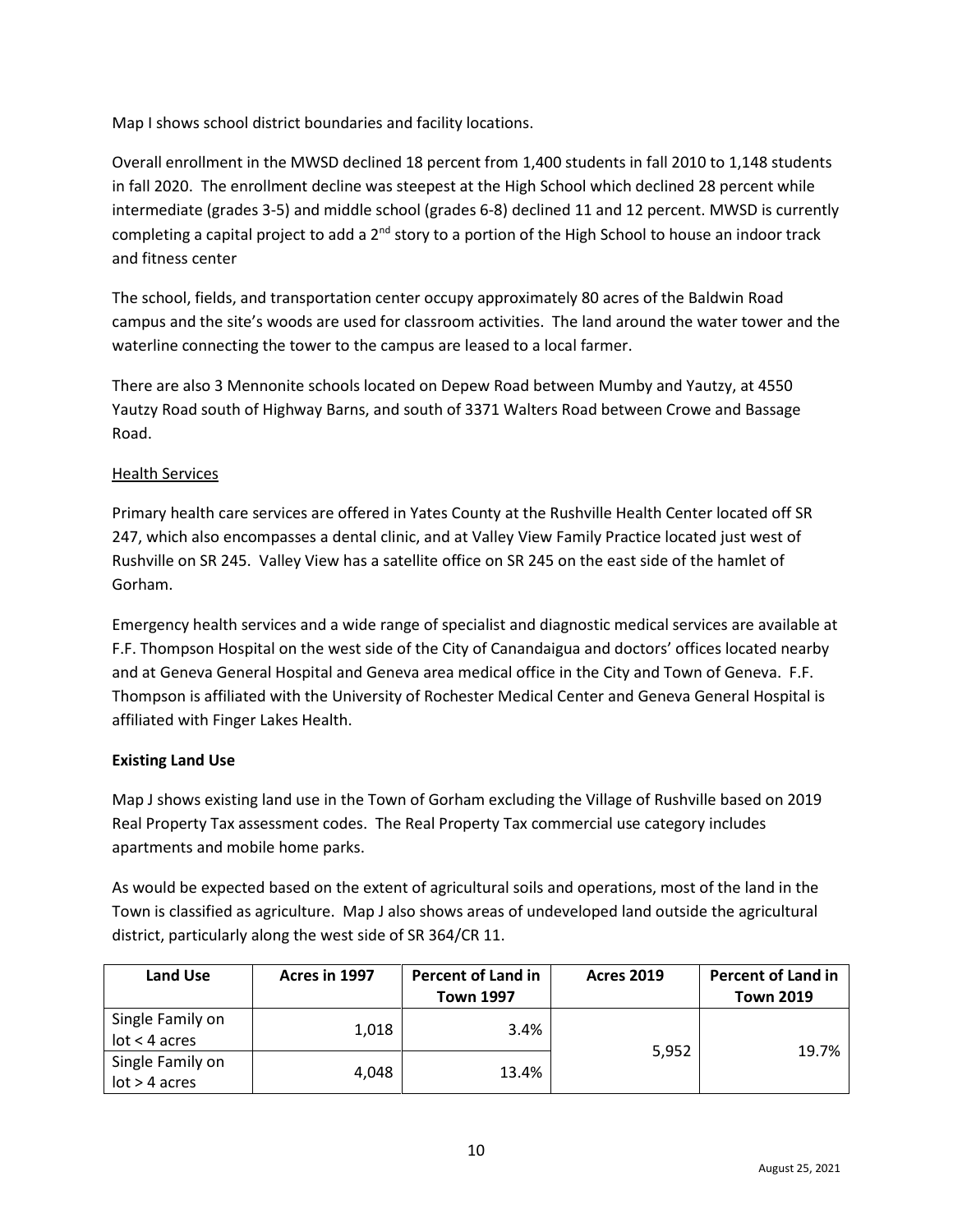| Multi-Family<br>Residential           | 146    | 0.5%  | 173    | 0.6%  |
|---------------------------------------|--------|-------|--------|-------|
| Commercial                            | 98     | 0.3%  |        |       |
| Industrial                            | 29     | 0.1%  | 13     | 0.04% |
| Recreation/Open<br>Space <sup>1</sup> | 162    | 0.5%  | 311    | 1.0%  |
| Community<br><b>Services</b>          | 239    | 0.8%  | 234    | 0.8%  |
| <b>Public Services</b>                | 12     | 0.04% | 38     | 0.1%  |
| Vacant Land                           | 2,881  | 9.5%  | 2,742  | 9.1%  |
| Agricultural                          | 15,310 | 50.5% |        |       |
| Agricultural vacant<br>land           | 6,348  | 21.0% | 20,754 | 68.7% |
|                                       |        |       |        |       |
| Total                                 | 30,291 | 100   | 30,217 | 100   |

 $1$ 2019 Recreation and Open Space includes 95 acre Bare Hill property

Source: Ontario County Real Property 1997 & 2019.

Commercial uses include a store, restaurant, laundro-mat, and several service uses in the hamlet of Gorham, a convenience store and pizzeria in the hamlet of Crystal Beach, and a gas station/convenience store in the Gorham portion of the Village of Rushville. Recreation uses include LeTourneau Christian Center, Pelican Point Marina, Camp in the Wood Campground, and Lincoln Hill Farms music and wedding venue. Several industrial uses occupy the former food processing buildings in the hamlet of Gorham

See Map I for locations of community services. See Map E for the year the primary structure was built. Map 8 from the *2005 Farmland, Open space, and Resource Conservation Plan* identifies the location of historic resources based on a *Landmark Society of Western NY Historic Resource Survey*.

#### **Development Trends**

During the first decade of the 20<sup>th</sup> century, the Town of Gorham approved several larger lake view residential subdivisions along the eastside of SR 364 including Deep Run and Angela Way. This spurt of development motivated many of the land use planning and regulatory initiatives described in the summary of the *2005 Farmland, Open Space, and Resource Conservation Plan* and the *2009 Comprehensive Plan* in the next section.

From 2010 to 2020, the Town of Gorham authorized an average of 11 building permits for new residential units each year. The number of units authorized ranged from a high of 18 in 2010 to a low of 7 in 2015 and 2019. From 2010 to 2020 there were also 61 demolition permits issued. Many though not all demolition permits were issued for demolition and replacement of homes on lakefront lots. There were 10 commercial or industrial building permits issued, primarily for modifications to existing buildings.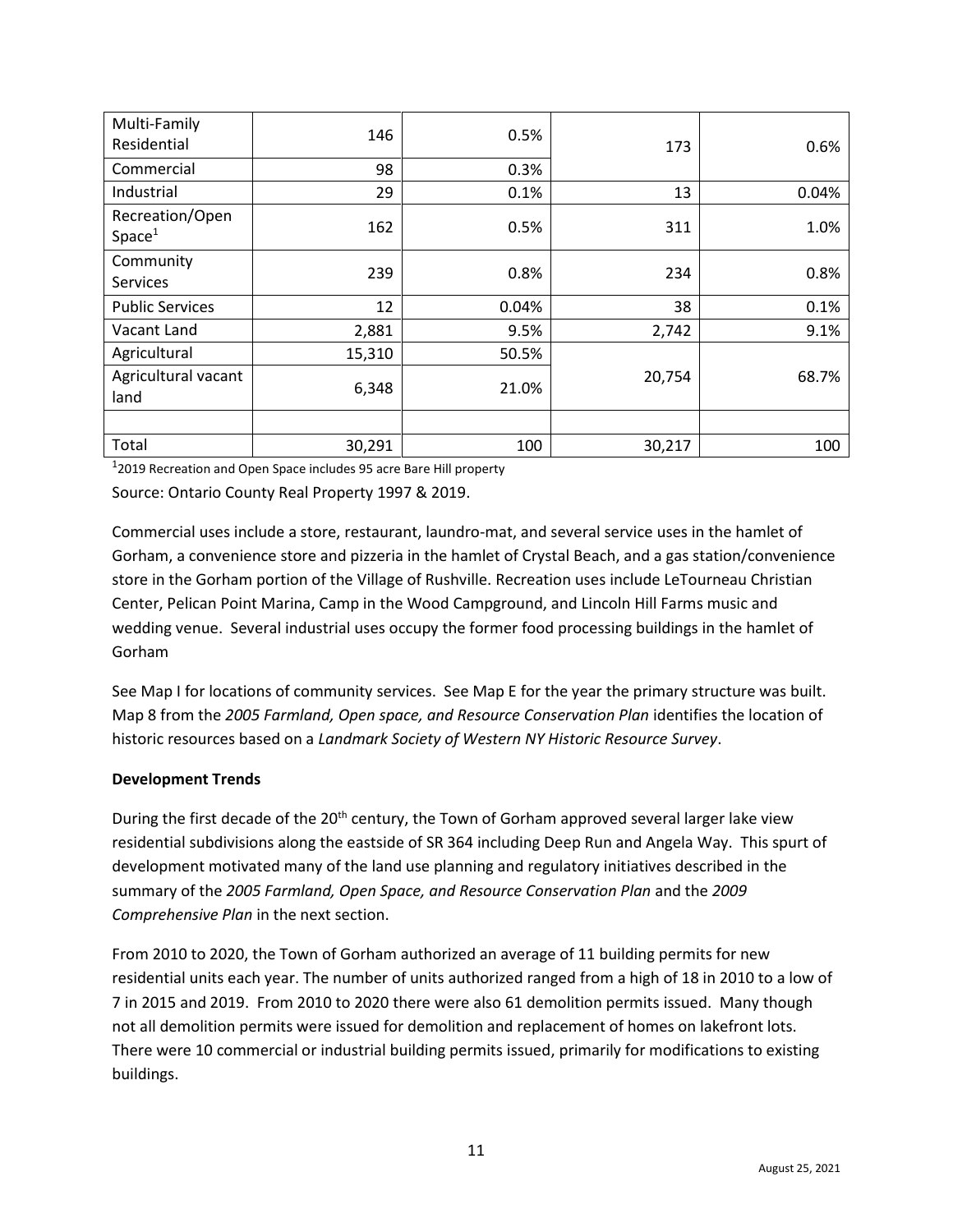### **Summary of Previous Planning Studies**

#### 1997 Comprehensive Plan and Addenda

The 1997 Plan process involved committees focused on Mapping & Infrastructure, Housing, Neighborhoods, Lakefront, Government, Tourism, Recreation, Business, Environmental, Historic Resources, and Agriculture.

The 1997 Plan laid the ground work for existing development review procedures and regulations to protect environmental features and farming activities, manage access connections to preserve road safety and capacity, and enact a 50 unit per year residential building permit cap. Since this Plan, the Town of Gorham has expanded parkland, though not yet lake access or hiking or biking infrastructure. The Town has also enacted some but not all recommended regulations to protect streams, gullies, woodlots and other natural features.

Gorham has permanently preserved acres of farmland, woodlots, and improved pastureland through federal and state purchase of development rights program. The Town also enacted a recreation fee applicable to new and re-built residential units that can be used for open space preservation for recreation, agriculture, related scenic objectives.

### 2005 Farmland, Open Space and Resource Conservation Plan

Other portions of this report have summarized agricultural land, environmental features, and scenic and historic resources documented in this Plan. This Plan also includes a property owner survey and provided a methodology to prioritize resources for purchase of development rights or other conservation approaches. The report did not apply the rating factors to properties to create a map of priority preservation areas.

The 2005 Plan also included a study of the cost of public utilities and other community services. The comparison of costs for residential, commercial, agricultural, and industrial uses revealed that it costs more to provide services to residential properties than such properties contribute in revenue while other use types contribute excess revenue.

The Town of Gorham has completed a number of the recommendations of this Plan including:

- Establishing a Conservation Board
- Establishing a fund for land purchases and recreational improvements and collaborating with Finger Lakes Land Trust on Land Preservation - **\_\_\_\_acres preserved and recreation facilities developed**
- Adopting Conservation Subdivision regulations to encourage preservation of natural and scenic qualities of open land by shifting the density of development within a parcel or Incentive Zoning to encourage permanent preservation of high quality farmland; environmental, cultural, or historic resources; other open space; and /or public parks and recreation facilities on the same or different parcel.
- Encourage and assist land owners to take part in conservation practices the *2009 Comprehensive Plan* indicated 90 percent of farmers participate in the Agricultural Environmental Management Program.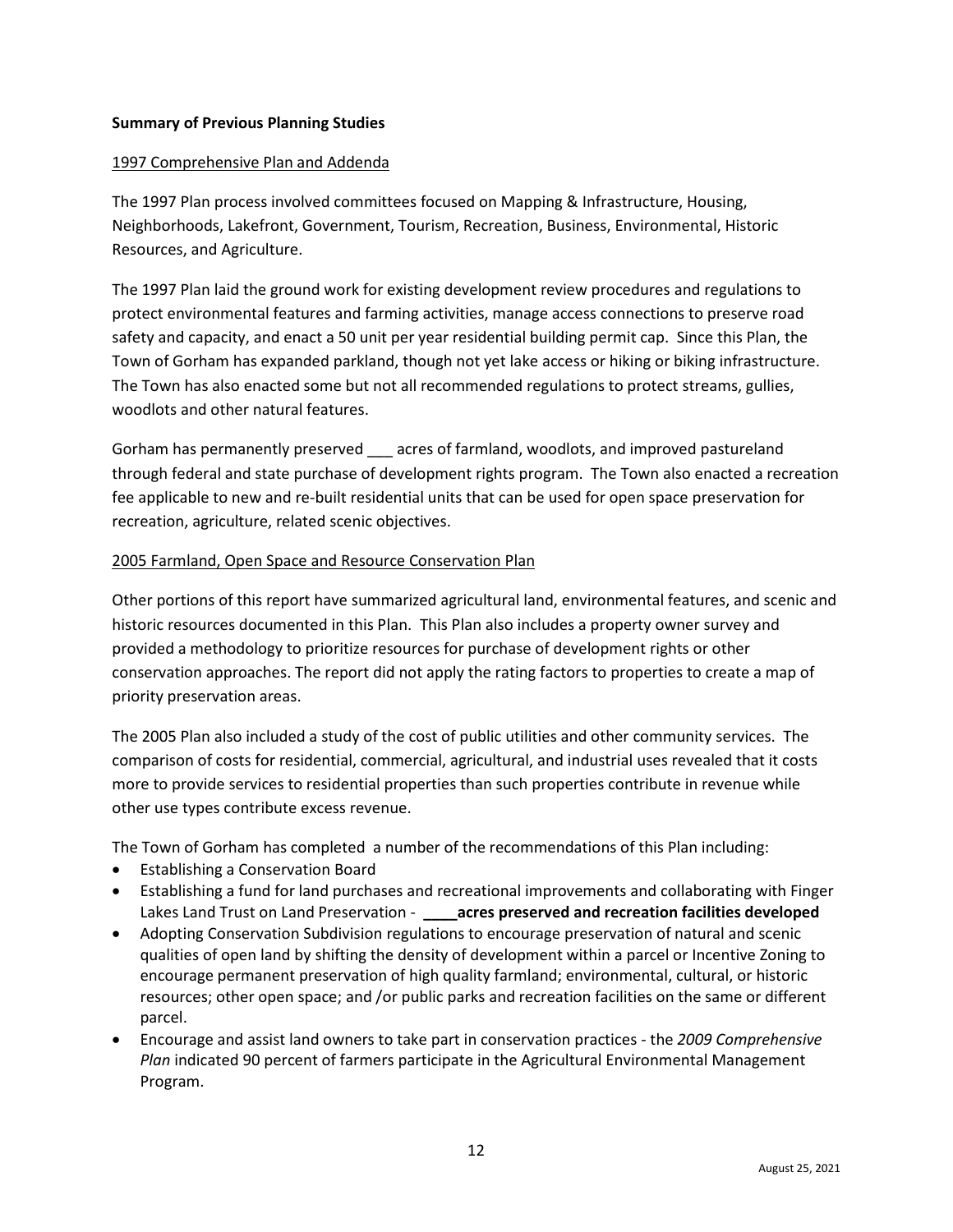- The Town has also enacted some but not all recommended regulations to protect streams, gullies, woodlots and other natural features.
- During the last decade there have not been proposals for large subdivisions and therefore few opportunities to preserve farmland, natural, scenic, or historic resources in conjunction with such development as envisioned in this Plan.

#### 2009 Comprehensive Plan

The 2009 Comprehensive Plan identified recommendations in the following goal area:

- 1. Community identify and character 3 recommendations
- 2. Residential living- 10 recommendations
- 3. Community collaboration- 8 recommendations
- 4. Lake issues- 16 recommendations
- 5. Economic development- 7 recommendations
- 6. Parks and Recreation 7 recommendations
- 7. Natural resources and Open space 10 recommendations

Many of the recommendations include sub recommendation and many recommendations call for continued adherence to existing and recommended regulatory standards for preservation of natural features; minimizing character impacts of home occupations/businesses and mobile homes; appropriately locating higher density development; and adhering to review, approval and construction procedures to minimize impacts of lakefront, lake view, and hamlet development activities.

Notable land use policy recommendations include:

• Recommending no extension of public utilities south along CR 11 and no extension of water lines in Ontario County agricultural district.

Implemented Plan recommendations include:

- Establishing Agricultural Advisory Board
- *2015 Design Guidelines* that identify desired design elements for development in Hamlet Residential, Hamlet Commercial, and Lakefront Residential districts and development in the Farmland Preferred district and along ridgelines.
- *2019 Master Plan for Ontario County's Canandaigua Lake Shore Parks* and recent installation of a long awaited accessible hand powered boat launch at Ontario Beach Park.
- *2020 SR 364 and CR 11 Active Transportation Corridor Plan* to identify specific roadway changes to better accommodate bicycle and pedestrian users in this corridor.
- Quarterly Town newsletter and digital communication to keep residents informed of Town happenings.
- Posting Historic Barns inventory on Ontario County website
- Regional stormwater management facilities such as at Southeast corner of CR 1 and Lake to Lake Road
- Hamlet facade and sidewalk improvements, though more work remains
- Easton Park acquisition, develop Master Plan, and undertake initial development of park lodge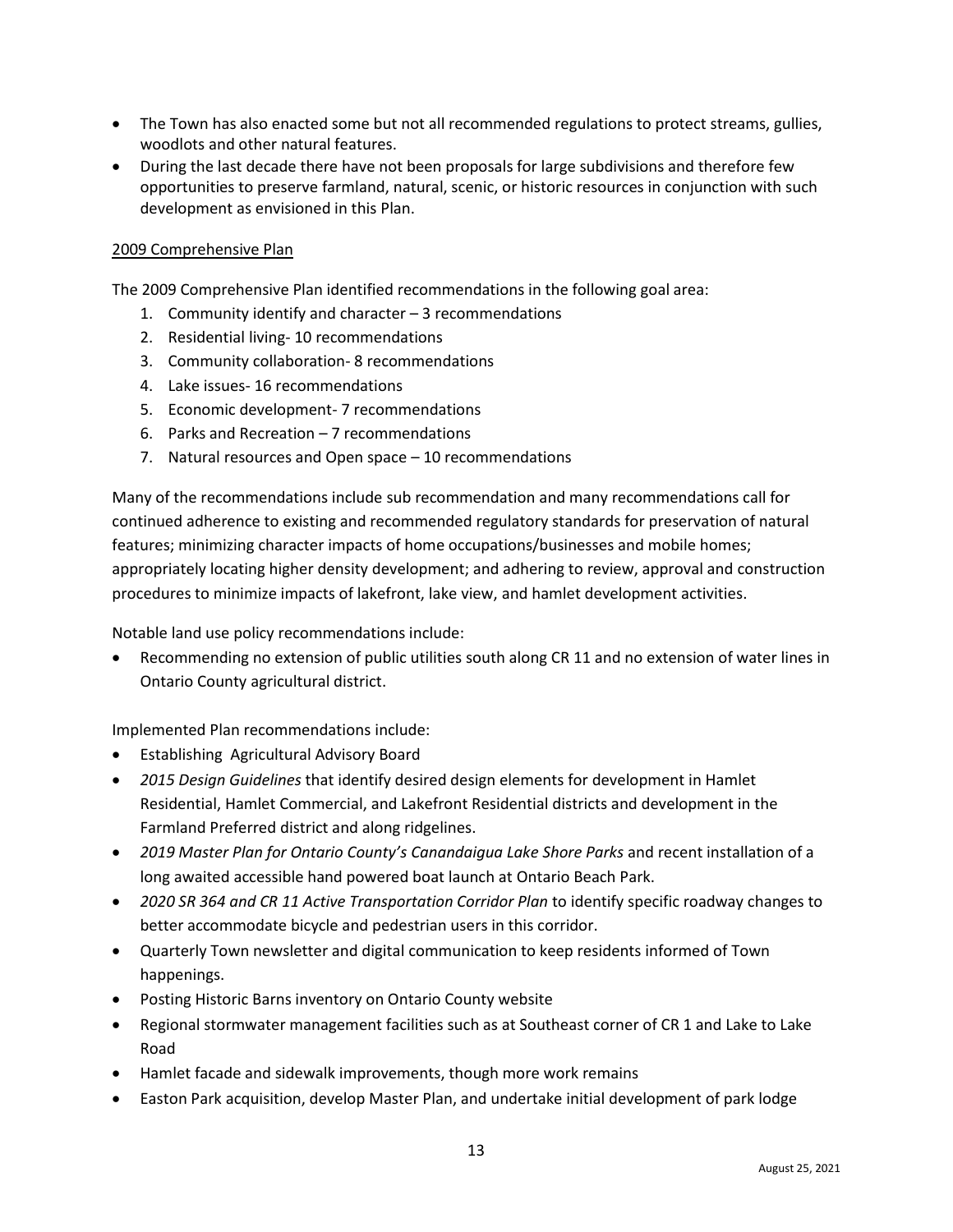- Established sensible salting program and erected related signage on Middle Road
- **Removal of unused underground fuel storage tanks ??**

Other recommendations related to affordable and senior housing and preservation of open space have not progressed give the nature of development activity in Gorham in the last decade.

There are also some recommendations from the *2009 Comprehensive Plan* that were not addressed or require on-going attention including:

- Acquisition of lakeside property along CR 11 for expanding public lake access
- Continued improvements to streetscape and building facades in hamlets of Gorham and Crystal Beach
- Heritage Park Improvements
- Graphically identifying priority properties for permanent protection based on scenic, historical, ecological, or agricultural value including gully ecosystems potentially made more vulnerable by the woolly adelgid infestation
- Updates to Dock & Mooring law
- Digitizing locations and posting the *Landmark Society of Western NY Town of Gorham Historic Resources Survey* and supporting property owners to list historic buildings on the State and National Register of Historic Places.
- Revision of subdivision and site plan review regulations to address preservation of scenic views and corridors, streams, and gullies
- Expand cable service area
- Expand use of Bare Hill NYS Unique Area and consider adding trail
- Increase open space set aside from 30 to 50 % for new development in limited development overlay

#### **Summary of Zoning, Access Management, and Design Guidelines**

Land in the Town of Gorham is divided into the following 9 mapped zoning districts. Map K shows the 9 mapped zoning districts and 2 mapped overlay districts. The town also has several unmapped overlay districts.

#### Base Zoning Districts

- 1. Agriculture/Farmland Preferred (A/FP)– a district covering most of the Town that identifies farming and preservation of the Town's rural character as the priority use; all other allowed uses are subject to site design guidelines to minimize their impact on the viability of agricultural uses. Residential lot sizes of 15,000 SF to 2 acres are allowed depending on availability of sewers.
- 2. General Business (GB) provides locations for community scale business development that complements the Town's rural character. Current uses zoned GB include Pelican Point Marina, People's Line storage on CR 1 just south of Hall Road, and a 6.7 acre residential property with lake frontage on SR 364 between CR 1 and Driftwood Lane.
- 3. Hamlet Commercial (HC) mapped in the hamlets of Gorham and Crystal Beach to accommodate neighborhood commercial uses on small lots in close proximity to dense residential development.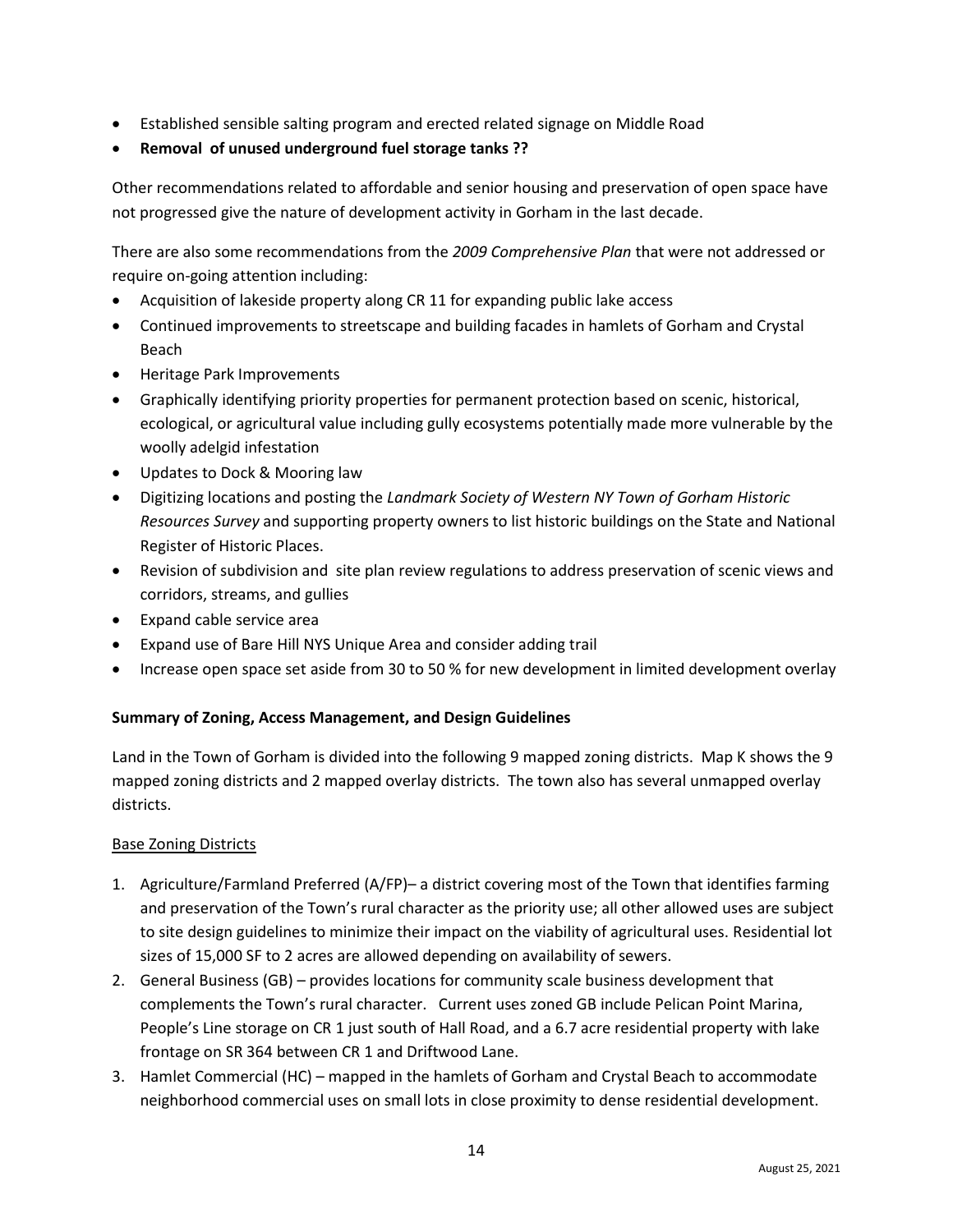- 4. Hamlet Residential (HR) mapped in the hamlet of Gorham and Crystal Beach to include a mix of residences on small lots and undeveloped land intended for additional neighborhood scale, compact walkable residential development with structural and site elements to promote interaction such as porches and sidewalks. Minimum residential lot size is 10,000 SF.
- 5. Industrial (I) mapped on lands in the hamlet of Gorham historically used for industrial food processing to accommodate manufacturing, warehousing, and commercial uses with outdoor storage.
- 6. Planned Development District (PDD) a district currently mapped north and south of CR 18 east of SR 247. The PDD is intended to accommodate a mix of residential, commercial, light industrial and/or recreational uses. The intent of this district is to provide flexibility for mixed use development that benefits the Town, not to relax the standards applied to residential, commercial or light industrial development in other districts. The PDD requires 25 percent of residential uses to be available to low and moderate income households as workforce or starter/retirement housing.
- 7. Planned Residential Development (PRD) a district intended to accommodate multi-family dwellings and compact residential developments, including manufactured home parks in appropriate locations within the Town. This district is currently mapped on a single 4.5 acre parcel with a 19<sup>th</sup> building housing multiple residential units.
- 8. Rural Residential (RR) the intent of this district is to provide a transitional area for low-density residential development between agricultural lands and dense lakefront and hamlet development. Such development is expected to minimize impact on agricultural operations, be compatible with the rural character of the Town, and protect natural resources. This district is mapped along SR 247 at Reed Corners, along Middle Road south of Kipp/Powell Roads, south of Crystal Beach, at the southwest quadrant of SR 247/Lake to Lake Road (Wilson Corners), along Lake to Lake Road from CR 17 to Kearney Road, and south of Jones Road. Allowable residential lot size is 1-2 acres with sewers and 2 to 5 acres on septic depending on percolation rates.
- 9. Single Family Residential (R-1) mapped along SR 364 and CR 11 to guide development of lots along these lakefront roads and promote the preservation of the character of these residential neighborhoods while preserving lake water quality. Allowable residential lot sizes are 15,000 SF to 1 acre with sewers and 2.5to 5 acres on septic depending on percolation rates.

#### Overlay Districts

- 1. Floodplain Overlay (FO) mapped along sections of Flint Creek and Potter Swamp that are in the 100 year floodplain.
- 2. Forestry Overlay District –Map K shows a Forestry Overlay District for all lands west of SR 364 south of CR 11 intersection. The zoning code posted on the Town website does not appear to include this overlay district.
- 3. Telecommunications Overlay (TOD) zoning regulations for this floating district identify areas suitable for development of telecommunications facilities where they will have minimal visual or environmental impact.
- 4. Lake Front Overlay (LFO) as outlined in the zoning regulations, in accordance with the Comprehensive Plan and Design Guidelines this overlay district is intended to ensure that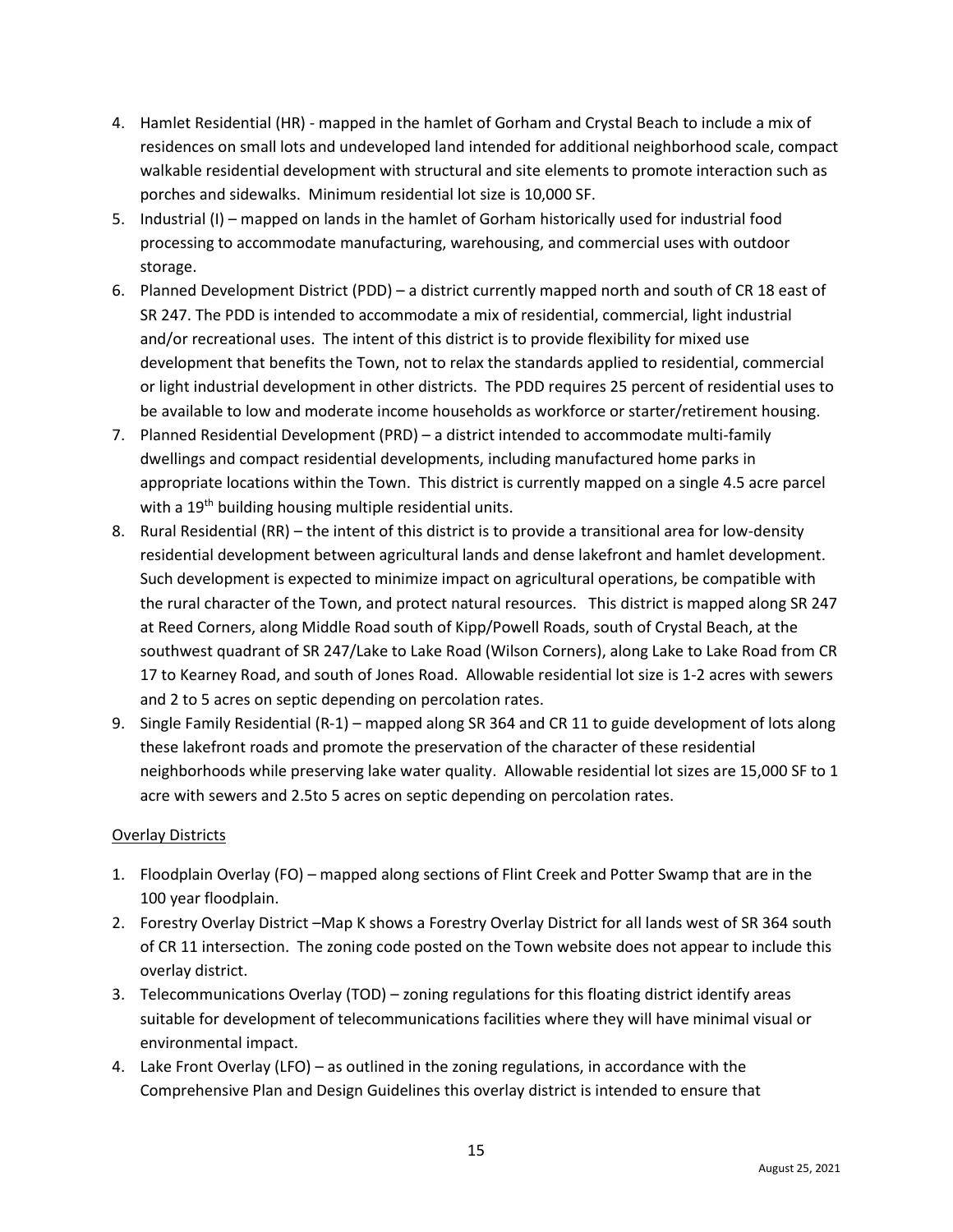development/redevelopment of lakefront and lake view properties does not negatively impact the Lake water quality, character of the lakefront, neighboring properties, or public safety.

5. Wind Farm District – zoning regulations for this floating district indicate the Town Board can approve rezoning to Wind Farm District any property or a group of properties east of Middle Road and CR 18 and in the FP or I district.

The Gorham zoning code defines three classes of commercial/industrial uses allowed in conjunction with residential or farm use in any district.

Home Occupations are conducted completed inside a home with no clients or customers visiting the home and no exterior modifications.

Class A Home Businesses are allowed only in owner-occupied single-family homes, may not result in a character that differs from the existing neighborhood character, and may only employ 4 non-family members. Such business may have a maximum of 4 clients or customers on site at any time and limit hours of operation to 7 am to 9 pm.

Class A Home Businesses are limited to 20 trips/week for clients/customers and deliveries; tractor trailer deliveries of more than 1 per week are subject to PB review. Such uses are permitted use in the FP District and the RR District and require a special use permit in all other districts. Class A Home Businesses may occupy a maximum of 40 percent of the gross floor area up to a maximum of 1,000 square feet plus they may occupy one accessory structure. For homes located in RR, R-1, and HR districts no outdoor storage of materials is allowed and a maximum of 2 pieces of equipment and 2 commercial vehicles may be parked in the rear yard. In the FP outdoor storage is allowed in the rear yard if screened, but no outdoor display of goods is allowed. Accessory buildings are subject to a minimum 75' setback and required off-street parking and outdoor storage and display are subject to a 50' setback, 75' from the public ROW

Class B Home Business may be allowed only in the FP District and require a special use permit. Such businesses may employ up to 15 non-family members, accommodate a maximum of 10 clients/customers at any one time, and may involve outdoor display of goods. Such uses may not differ in character form the existing neighborhood and are subject to floor area, outdoor storage of materials and equipment, hours of operation, minimum setbacks similar to Class A Home Businesses.

Access Management standards were adopted as Addendum C to the 1997 Comprehensive Plan and codified in Chapter 30 of the Town of Gorham code. Chapter 30 applies to all land abutting public arterial, collector and local roadways**.** The regulations include access connection spacing standards of 245' to 660' depending on the speed limit on arterials such as SR 245 and 125' to 440' depending on speed limit for other state, county, and local roads. These spacing standards dictate minimum lot frontage unless internal roadways are provided. The regulations also include off set spacing standards of 125' to 660' depending on speed limit. The regulations provide information on required cross or shared access, spacing standard waivers, and granting temporary access connections.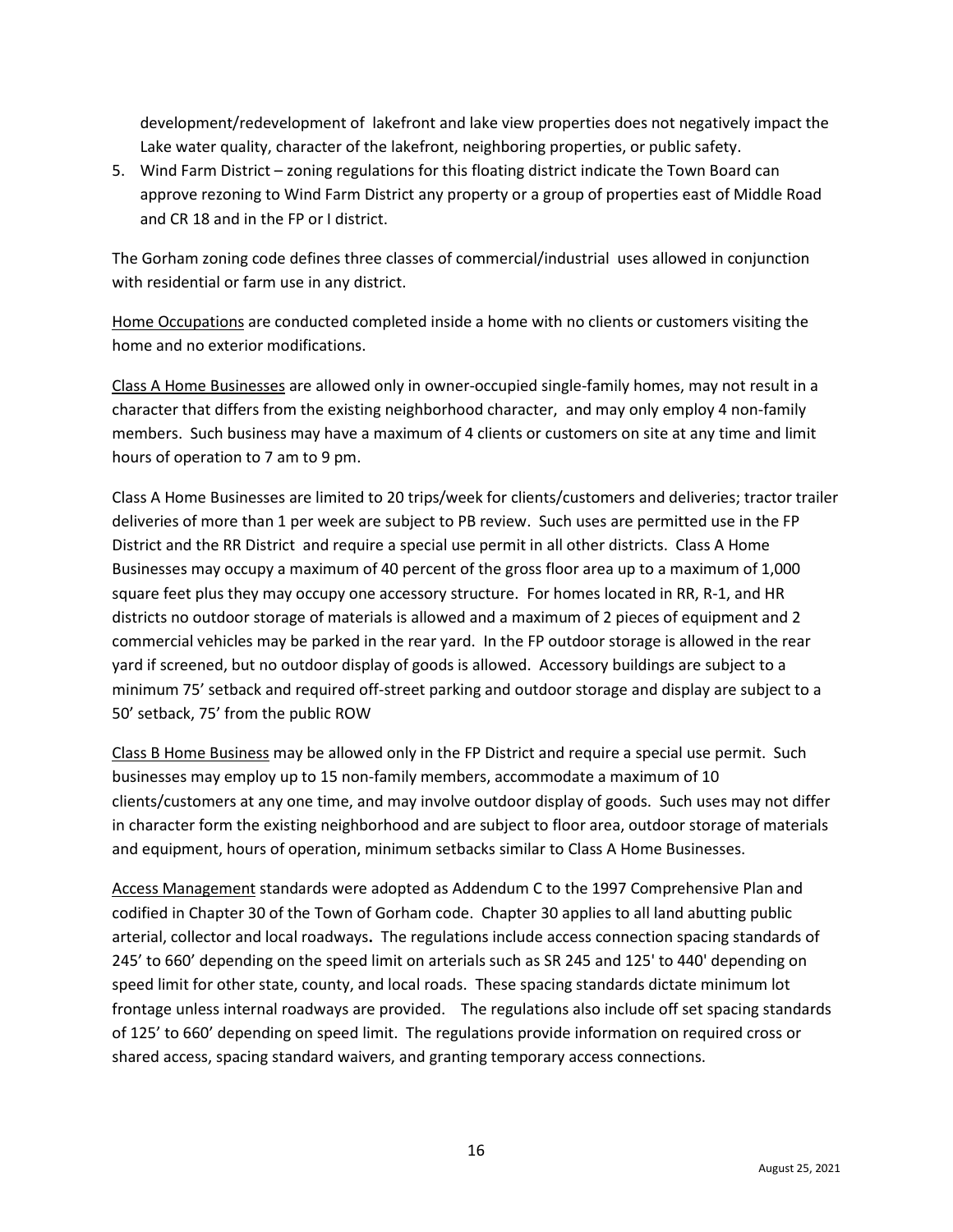The map included in Chapter 30 shows areas where new roadway connections are needed, locations where left turn lanes can be accommodated, locations where the density of development is limited due to inability to accommodate a turning lane, and locations for pedestrian only connections in the SR 364/CR 18/Middle Road area.

In 2015 the Town of Gorham adopted design guidelines to identify desired design elements for Hamlet Residential, Hamlet Commercial, and Lakefront Residential development and development in the Farmland Preferred district and along ridgelines.

Hamlet Residential Design Guidelines- maintain shallow front setbacks, sidewalks, street trees, and front porches to encourage community interaction and ensure compatible massing, materials, and garage placement.

Hamlet Commercial Design Guidelines– little or no front or side setbacks, street trees, side or rear parking from shared curb cuts, traditional height to width ratio for buildings and windows, 60 to 80 percent façade transparency on ground floor, include base and cornice or parapet, limit of 3 front façade materials or sign colors, pedestrian scale lighting 12' to 14'.

Lakefront Residential Design Guidelines**–** retain or replant native shoreline vegetation and avoid disturbance of hillside forests; use landscaping, muted colors and natural materials for building exterior and shoreline protection to minimize impact on views from lake; reserve side yards for stormwater conveyance.

Design Guidelines for Residential Development in Farmland Priority District – maintain field access and geometry while using existing hedgerows, stream corridors, and woodlots to buffer new homes from the dirt, noise and odor of continuing adjacent agricultural operations to protect viability of farming and preserve the visual character. Residential development to be on clustered lots on 18' dedicated roads thus maintaining capacity and safety of existing roadways and their visual character.

Design Guidelines for Ridgeline Development **–** apply to hillside areas visible from Canandaigua Lake or opposite shore. Maintain integrity of forest canopy when developing hillside. This involves fitting mass and height of homes within canopy; using exterior materials and colors that blend with natural vegetation; orienting rooflines, roads and driveways parallel to the slope contours; and minimizing disturbance of existing vegetation to avoid gaps in tree canopy.

Adjacent lands in the Town of Canandaigua are zoned Residential (20,000 sq.ft. lots) or Residential Lakeshore which accommodates a range of lots sizes. Adjacent areas in the Town of Hopewell to the north are zoned Low Density Residential in the southwest corner, Low Intensity Commercial along SR 247 and including a large parcel to the west with access on SR 5/US 20, and Agricultural along most of the shared boundary. Adjacent land to the east in the Town of Seneca is zoned Agricultural except a small R-1 District on the north side of Gorham Road east of the hamlet of Gorham. Adjacent areas in the Town of Middlesex to the south are zoned Lake Residential, Agricultural/Residential, and along SR 245 west of Rushville, Hamlet Residential. Adjacent areas in the Village of Rushville are zoned R-1 Residential.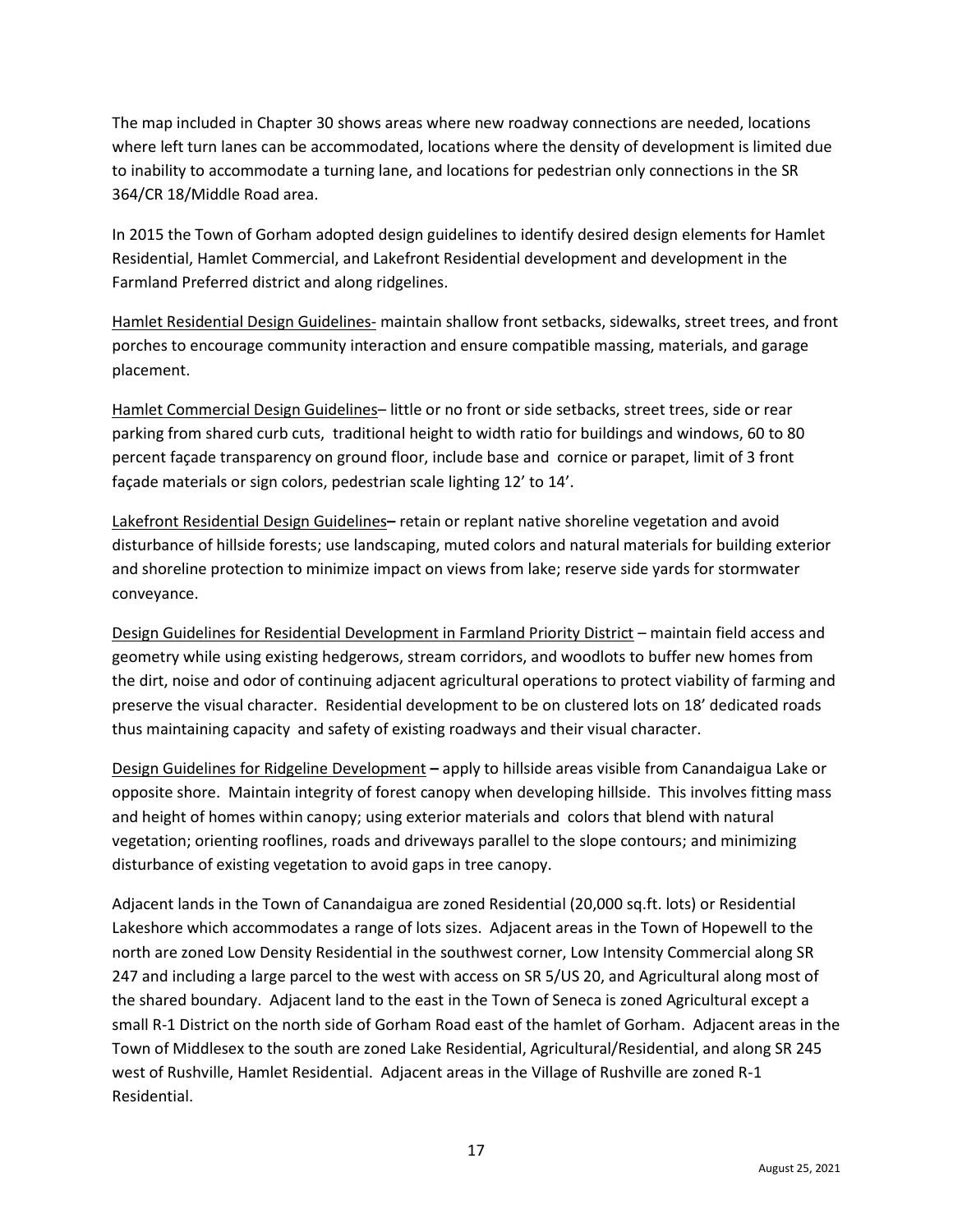## **Town of Gorham and Ontario County Population, Housing, and Household Trends**

Based on the American Community Survey (ACS) 5-year population estimates, the population of the Town of Gorham (Census Tract 513) increased by 80 people (1.9 percent) from 4,168 in 2010 to 4,248 in 2019. The median age increased from 45.7 to 48.2.

From 2010 to 2019, Ontario County added 3,213 residents (3 percent). In 2019, the median age of County residents was 43.7. Though substantially lower than the median age of the Town of Gorham, it increased at a similar rate from 2010 to 2019.

### **Population Age Trends**

In the Town of Gorham, the portion of the population under age 25 decreased from 28.8 percent in 2010 to 26 percent in 2019 with the school age portion of the population increasing, and the portion under age 5 and age 18 to 24 decreasing. The portion of the population age 25 to 54 decreased from 38.7 percent to 33.2 percent with all of the decrease among persons age 45 to 54, a decline of 227 people. The portion of the population age 55 to 74 increased from 26.4 in 2010 to 33 percent in 2019 with both the 55 to 64 and 65 to 74 age groups contributing to the increase of almost 300 people in this age range. The portion of the population age 75 and over increased from 6.2 percent to 7.8 percent, an increase of 73 people.





**Source: American Community Survey S0601 5 year estimates 2010 and 2019**

From 2010 to 2019 the American Community Survey reported Ontario County added 3,400 residents. Changes by age segment are varied with the largest increases, 4,400 additional county residents age 65 to 74 and 1,200 additional county residents age 75 and over . The increase in the number of county residents age 55 to 64 (2,500) is slightly more than the decrease in the number of county residents age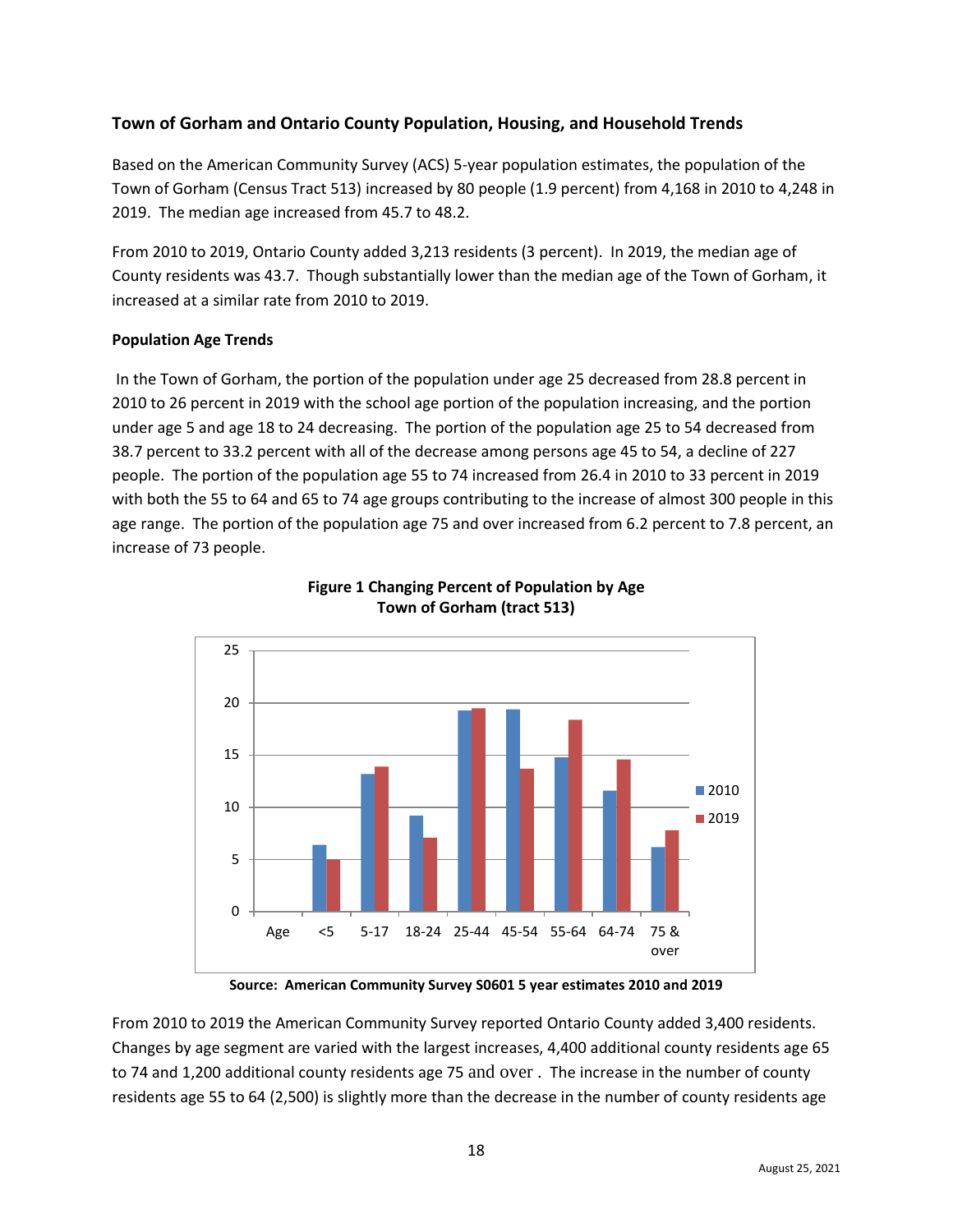45 to 54 (-2,100). The number of county school age residents 5 to 17 decreased by 1,950, the number of county residents age 25 to 44 decreased by nearly 800, and the number of county residents less than 5 decreased by 264.

#### **Population Trends in Work Force Participation, Carpooling, Working From Home, and Education**

From 2010 to 2019, the portion of the population 16 and over not in the labor force increased from 33.6 percent in 2010 to 41.1 percent, an increase of 345 people. Among those in the labor force, the number of self-employed people declined by 121 and the number of government workers declined by 102 from 2010 to 2019. Employment in sales occupations increased while employment in services; production/transportation; natural resources, construction, and maintenance; and management occupations declined. These occupational trends are difficult to reconcile with employment by industry trends that show increased employment in construction and wholesale trade. The apparently conflicting trends may be due to grouping of construction with natural resources in occupational data. .

Those carpooling to work decreased from 3.4 percent to 2.9 percent and the percent working from home decreased from 4.8 percent to 4.1 percent though reported change in working from home could be the result of sampling variability.

The proportion of the population age 25 and over with some college education increased from 63 percent to 66 percent, with the largest increase among those with a Bachelor's degree.

### **Population Trends in Disability and Poverty Characteristics, Benefits, and Diversity**

There are currently an estimated 460 (10.8 percent) Gorham residents with a disability characteristic. Nearly half of residents with disability characteristics are under age 65. People under age 65 are most likely to have an ambulatory, cognitive, independent living or self-care difficulties while those over age 65 are more likely to have hearing or vision difficulties. When the ACS first reported disability characteristics for the Town of Gorham in 2012, 8.6 percent of town residents reported one or more disability characteristics.

There was a decrease in the percent of people with income below the poverty line from 10.7 percent in 2010 to 6.5 percent in 2019. The largest change was the decrease in poverty among those 65 and over, a decline of 200 people among this growing age group. In spite of this decline in poverty, the percent of people using SNAP benefits increased from 5.5 to 7.2 percent. This change in use of SNAP benefits may be the result of sampling variability.

The population has become slightly less diverse (98.7 % white in 2010 and 98.4 % white in 2019) and slightly more likely to speak English at home (95% in 2019 and 94 % in 2010), though those who do not speak English at home, are now more likely to not speak English well.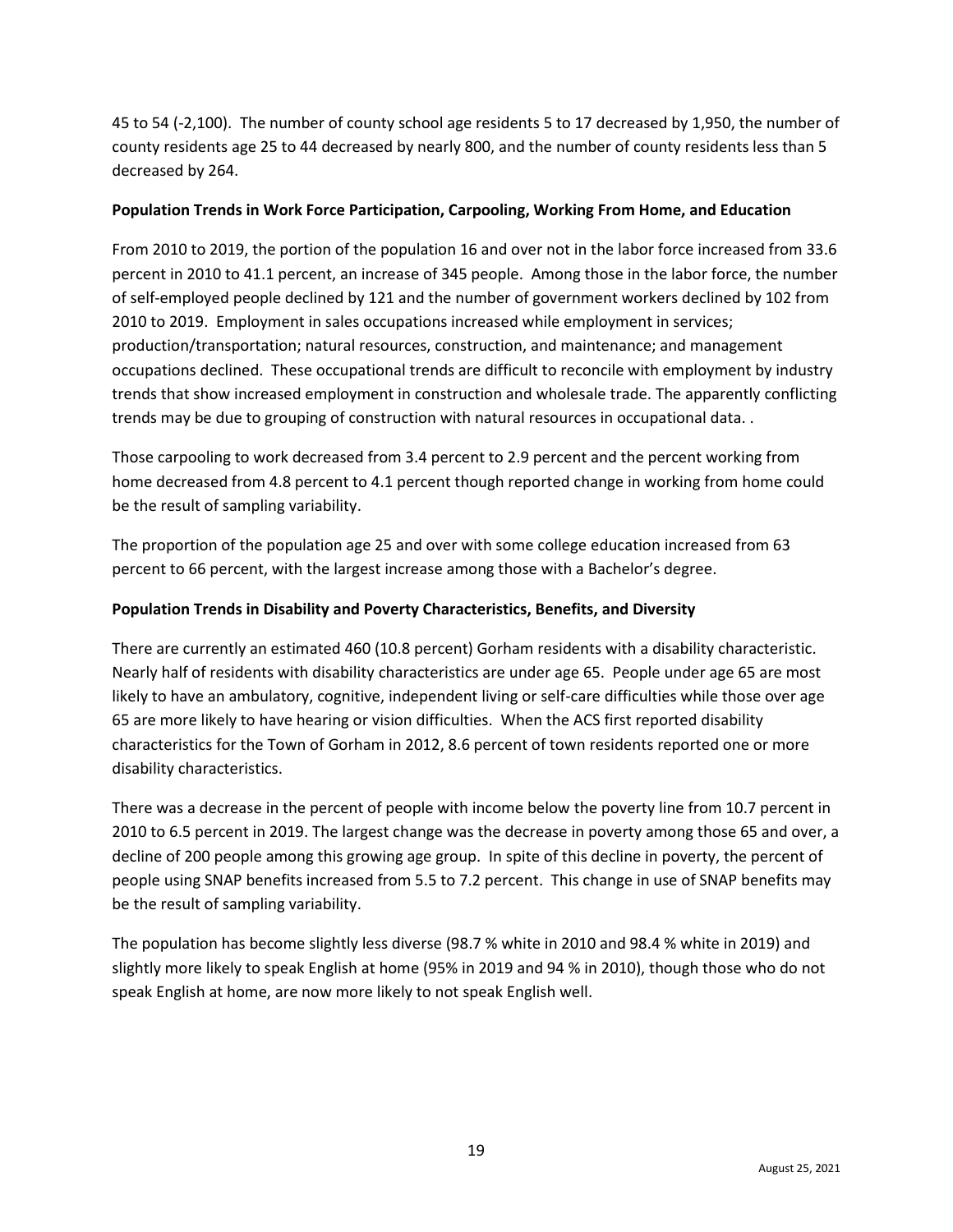#### **Housing Year Built, Type, Tenure, Cost Burden and Heat Source Trends**

The number of housing units in the Town of Gorham increased by 80 from 2,216 in 2010 to 2,296 in 2019 representing a 3 percent change. Building permit records indicate 112 new housing units built 2010 to 2019. A number of newly constructed homes are likely replacement homes on lakefront lots. Gorham residents reported approximately 200 housing units built in each decade from the 1960s to the 1980s and nearly 300 housing units built each decade 1990 to 2009. The 1940s and 1950s averaged 110 housing units built per decade and 37 percent or 854 housing units in the Town of Gorham were built in 1939 or earlier.



## **Figure 2 2019 Housing Stock by Year Built Town of Gorham (tract 513)**

#### **Source: American Community Survey DP04 5 Year Estimates 2019**

County residents reported nearly 8,000 housing units built from 2010 to 2019, an increase of 16.6 percent. County-wide, the housing stock added 1,500 housing units in the 1940s, and twice that in the 1950s and 1960s. From 1970 to 2009, Ontario County added an average of 6,100 housing units per decade.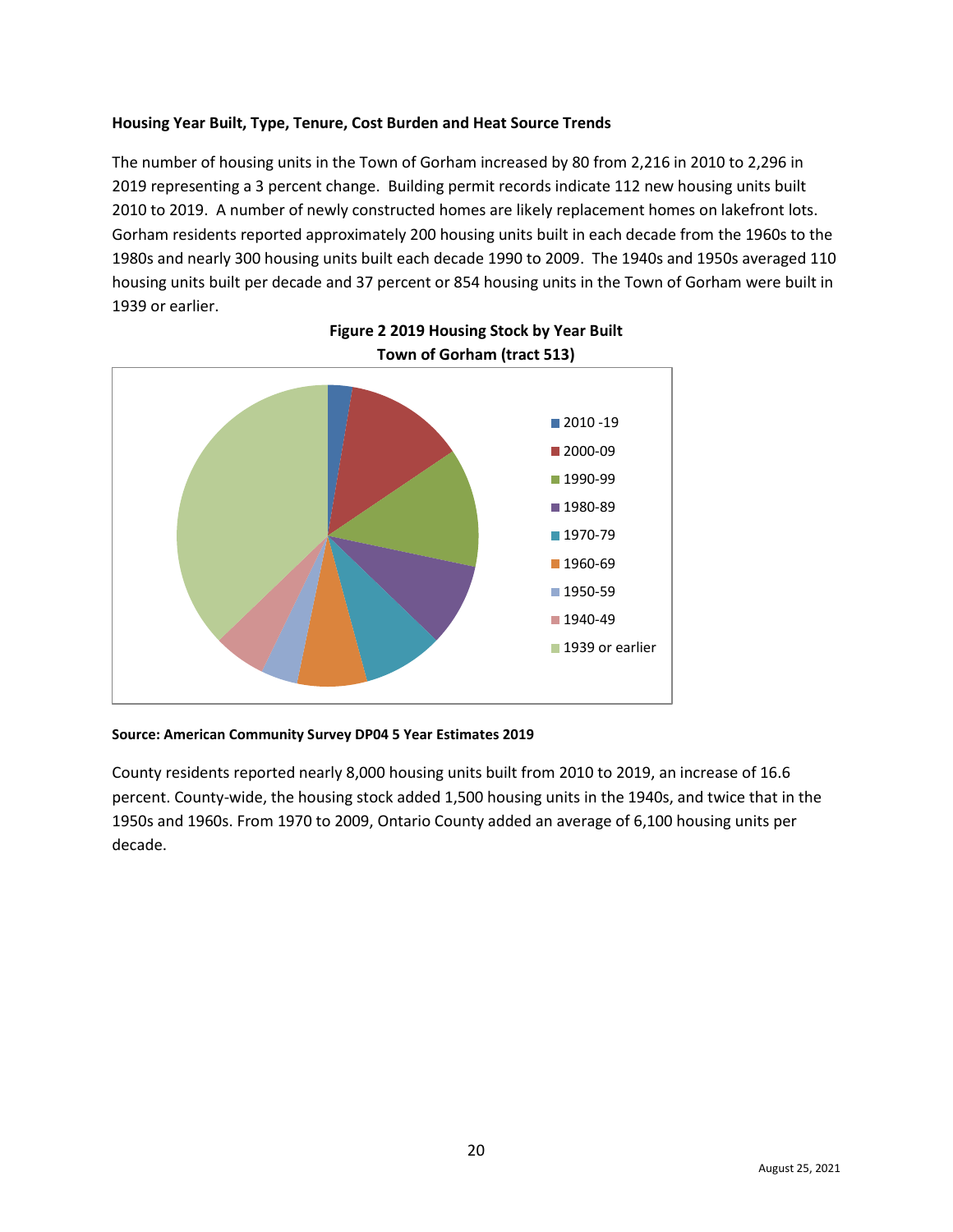

### **Source: American Community Survey DP04 5 Year Estimates 2019**

In the Town of Gorham, single family detached homes account for 88 percent of Gorham housing units. Housing units in structures with 10 or more units account for another 7 percent (152 units), and mobile homes and single family attached units or units in 2 to 9 unit structures account for 3 and 2 percent respectively



**Figure 4 2019 Housing Stock by Units in Structure**

**Source: American Community Survey DP04 5 Year Estimates 2019**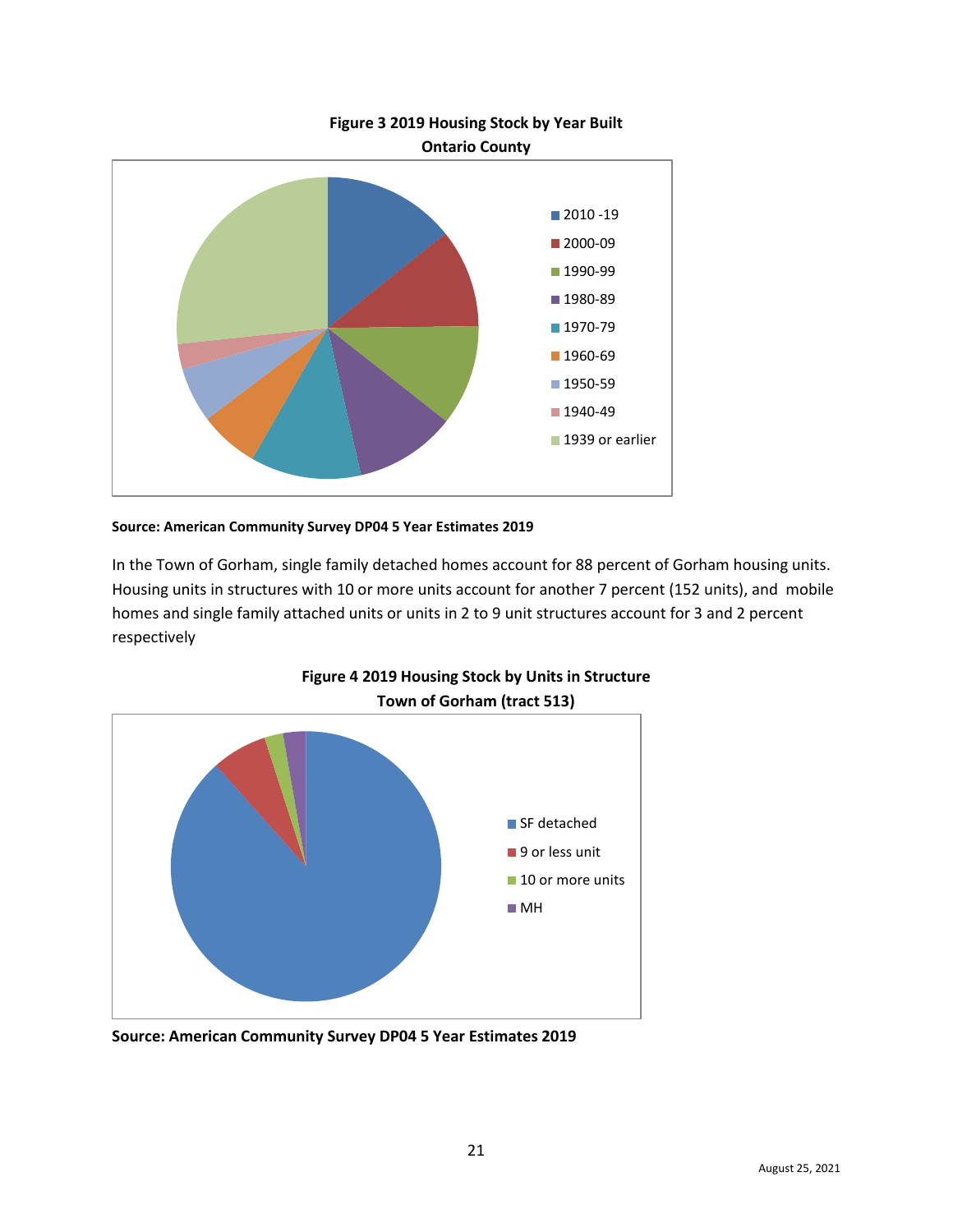County-wide, the housing unit breakdown is 66 percent single family detached homes, 19 percent in single family attached units or structures with 2 to 9 units, and 7 percent each mobile homes and structures with 10 or more units.





#### **Source: American Community Survey DP04 5 Year Estimates 2019**

Among the 1,747 occupied housing units in 2019 in the Town of Gorham, 90 percent were owner occupied and only 10 percent were renter occupied. In 2010, the percentage of renter occupied housing units in Gorham was 20 percent. County-wide, the percent of renter occupied housing increased slightly from 24.5 percent to 26.2 percent over this period.

The decline in renter occupancy in Gorham appears to have been largely among lower income households; in 2010, 51 percent of households paying rent spent 35 percent or more of income on rent and in 2019, 29 percent of households paying rent paid 35 percent or more of income on rent. The percent of cost burdened owner households also declined from 2010 to 2019.

The percent of vacant housing units in Gorham, likely seasonally occupied homes, increased from 21 percent in 2010 to 24 percent in 2019. This change could be the result of sampling variability.

In 2019 the ACS reported a Town of Gorham homeowner vacancy rate of 0.0 and a rental vacancy rate of 4.9 though these rates are subject to a wide margin of error due to sampling variability. For Ontario County as a whole, the 2019 homeowner vacancy rate was 1.3 percent and the rental vacancy rate was 7.8 percent, higher than the desirable 6 percent needed to allow mobility.

The proportion of Gorham housing units reported as heating with utility gas increased from 43 percent in 2010 to 55 percent in 2019 while the share of housing reported as heating with fuel oil/kerosene declined from 24 percent to 14 percent. The proportion of housing reported as heating with electricity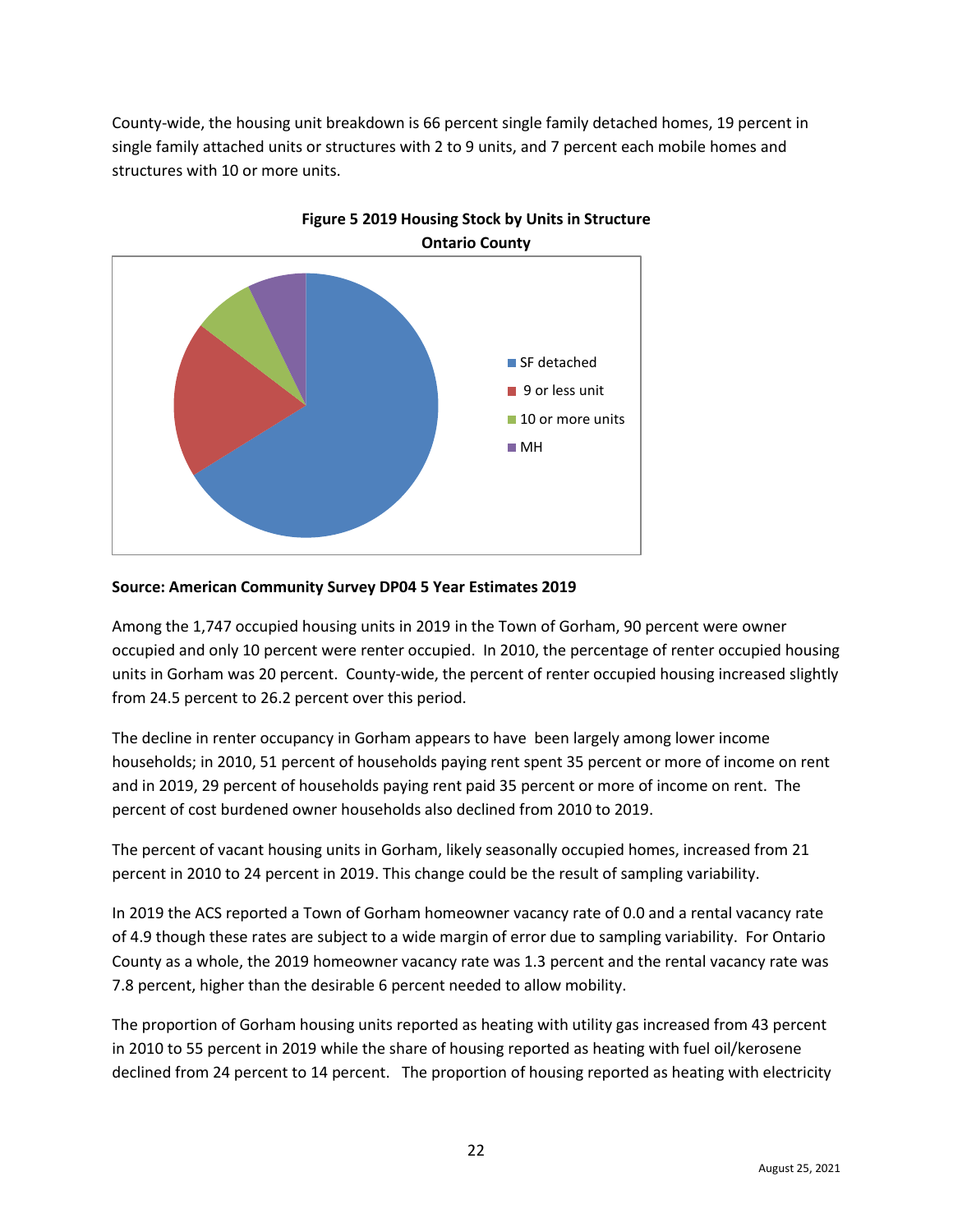also increased, while the share of housing reported as heating with LP gas decreased though these shifts could be due to sampling variability.

The number of occupied housing units reported as lacking complete plumbing facilities was 51 units (1.8 percent). The number of housing units lacking complete kitchen facilities was 19 units and the number lacking telephone service was 12 units, both under 1 percent of occupied housing units.

#### **Median Housing Value and Median Gross Rent**

Median housing value and median gross rent in the Town of Gorham have increased faster than the national rate of inflation. The median value of owner occupied housing units in Gorham was \$169,000 in 2019 compared to \$132,800 in 2010. Based on changes in the national consumer price index (CPI) which indicates a cumulative 17.2 percent rate of inflation from 2010 to 2019, the expected 2019 median housing value would only be \$155,700. The median gross rent in Gorham was \$837 in 2019 compared to \$664 in 2010. Applying the national CPI, the expected 2019 median gross rent would only be \$779.

County-wide for 2019, the median housing value of \$161,900 was similar to that of the Town of Gorham, while the median gross rent was \$896, 7 percent higher than in Gorham.

### **Household Trends**

In spite of modest increases in the population and the number of housing units in the Town of Gorham, the number of households appears to have declined slightly from 1,756 in 2010 to 1,747 in 2019. The average household size in Gorham increased from 2.37 in 2010 to 2.41 in 2019. The apparent decline in the number of households and increase in the average household size could be the result of sampling variability given a margin of error of 131 households.

Overall, 25.6 percent of 2019 households in Gorham are people living alone, down from 30.0 percent in 2010. However, the percent of single person households age 65 and over increased from 6.2 percent in 2010 to 15.2 percent in 2019 an estimated increase of over 150 such households.

In 2019, 69 percent of households in Gorham were family households, up from 64.6 percent in 2010 and 5.2 percent are households with 2 or more unrelated people, down from 5.5 percent in 2010.

Among family households, there was a slight decrease in the overall portion of families with children under 18 (from 27.2 percent in 2010 to 25.4 percent in 2019), with the percent of family households with children age 6 to 17 decreasing faster than the increase in percent with children under age 6.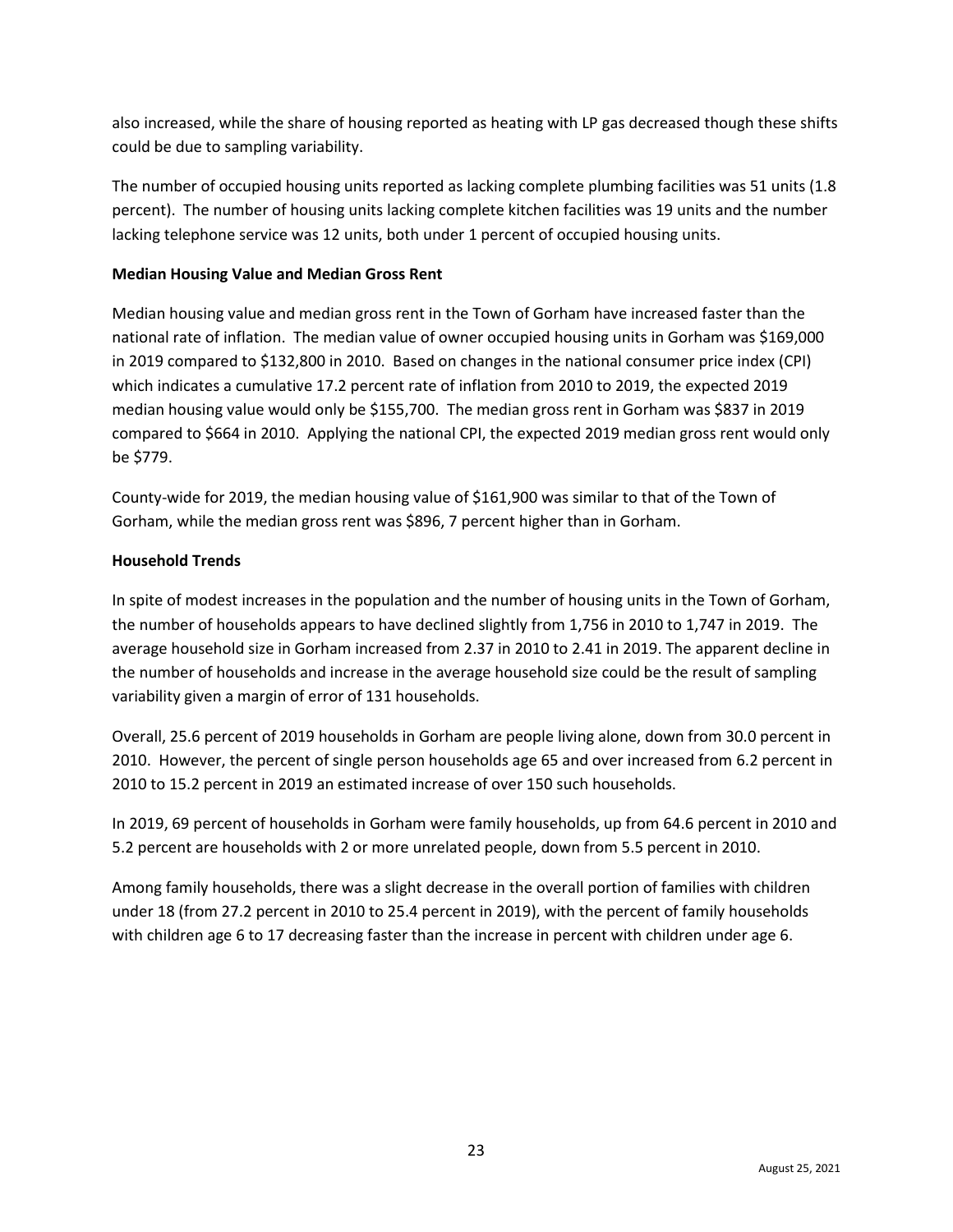

## **Figure 6 Percent Households by Type 2010 and 2019 Town of Gorham**

**Source: American Community Survey S1101 5 Year Estimates for 2010 and 2019** 

Ontario County as a whole added 1,835 households from 2010 to 2019 with the average household size estimated to have declined from 2.4 to 2.36. In contrast to Gorham, in Ontario County the percent of family households declined and the percent of single person households and non-family households increased. As in Gorham, the number and percent of those over age 65 living along grew rapidly with 1,764 additional such households recorded from 2010 to 2019.





**Source: American Community Survey S1101 5 Year Estimates for 2010 and 2019**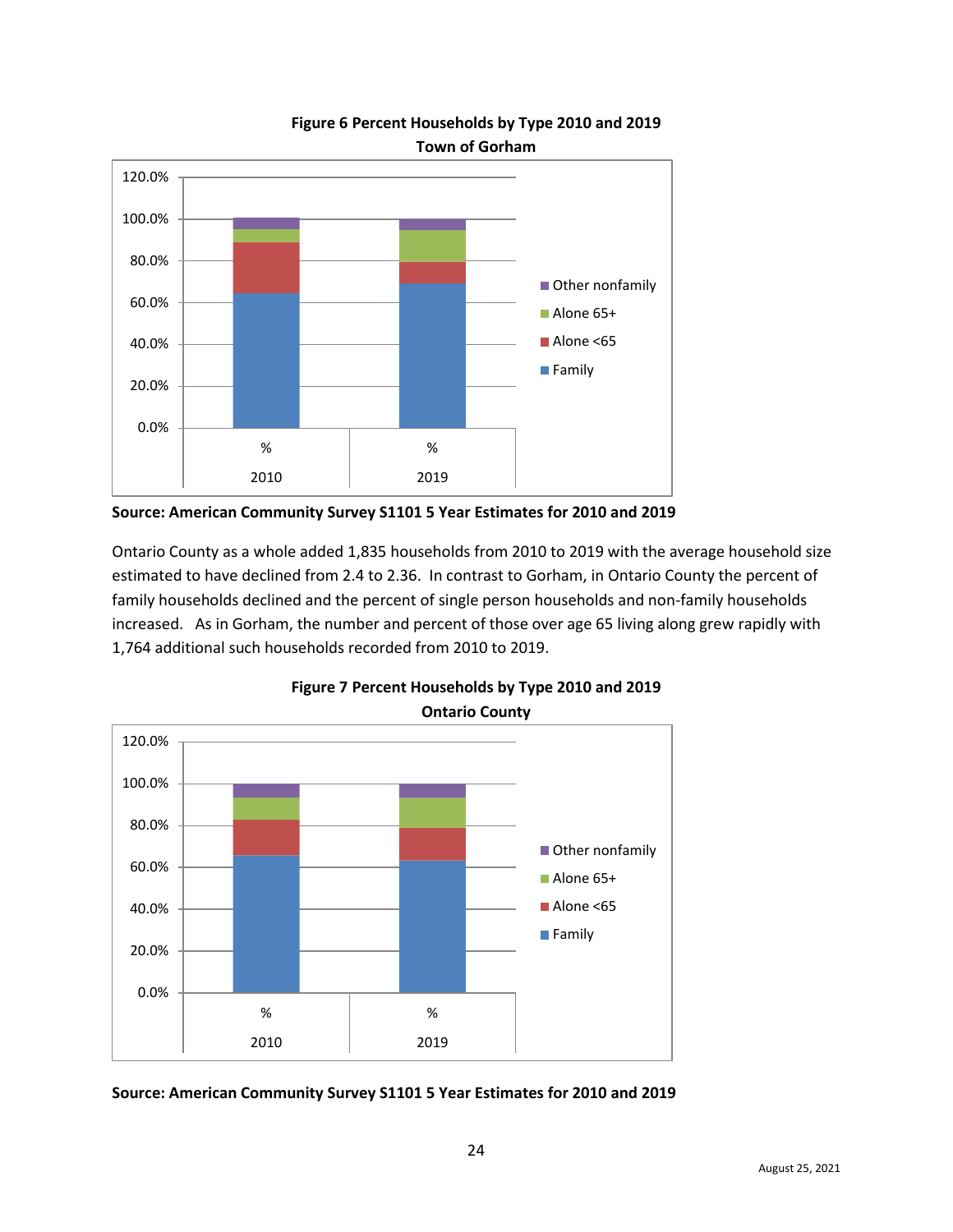## **Planning Implications**

The following outlines key implications of conditions and trends in the natural and built environment for future land use planning.

- In contrast to other areas of Ontario County, NYS and the nation, the acreage in active agricultural operations is increasing and the Town of Gorham continues to have small 50 to 100 acre farms.
- Development activity over the last 10 years has been modest; residential building permits are primarily for individual homes or in small scale subdivisions.
- Several county roads in the Gorham (CR 18 and CR 29) carry more traffic than state highways in the Town.
- Since Gorham has not experienced mixed residential developments or larger subdivisions, efforts to preserve farmland, scenic views, and historic buildings or to provide affordable or senior housing in conjunction with such development have not transpired. The Town may want to consider additional implementation mechanism to achieve these goals. Contribution of public dollars to such activities should be based on clearly articulated community priorities.

This combination of demand for agricultural land and modest development pressure make it possible that continued agricultural use of much of the Town' s valuable farmland for farming will occur. The land use pattern is valuable in terms of the Town and County agricultural economy, quality of life, and the tourism economy. Changes to infrastructure availability will significantly impact development pressure. Any change to the policy of not extending water lines within Ontario County Agricultural District #1, in place since 2009, should be undertaken with a deep knowledge of land ownership patterns.

While not apparent from the data reviewed, it is worth noting the committee perspective that lakefront home ownership is shifting from family seasonal or year round occupancy to investor own rentals.

The Town of Gorham is experiencing significant demographic shifts with implications for engaging community members and meeting their social, housing, and mobility needs.

- Over the last 10 years, the Town of Gorham reported 345 more retired residents with an increase of 150 people age 55 to 74 and 73 people age 75 and older. There was a corresponding decline of 227 people age 45 to 54.
- The Town of Gorham also reported 150 additional people age 65 and over who live alone.
- The rental housing stock in the Town of Gorham has declined while age segments and household type likely to want rental housing are increasing.
- Unlike Ontario County as a whole, the number of family households is increasing in the Town of Gorham. This may be due to the influx of Mennonite families as the estimated number of school age residents has increased while the MWSD enrollment (which includes some or all of 3 other towns) has declined.